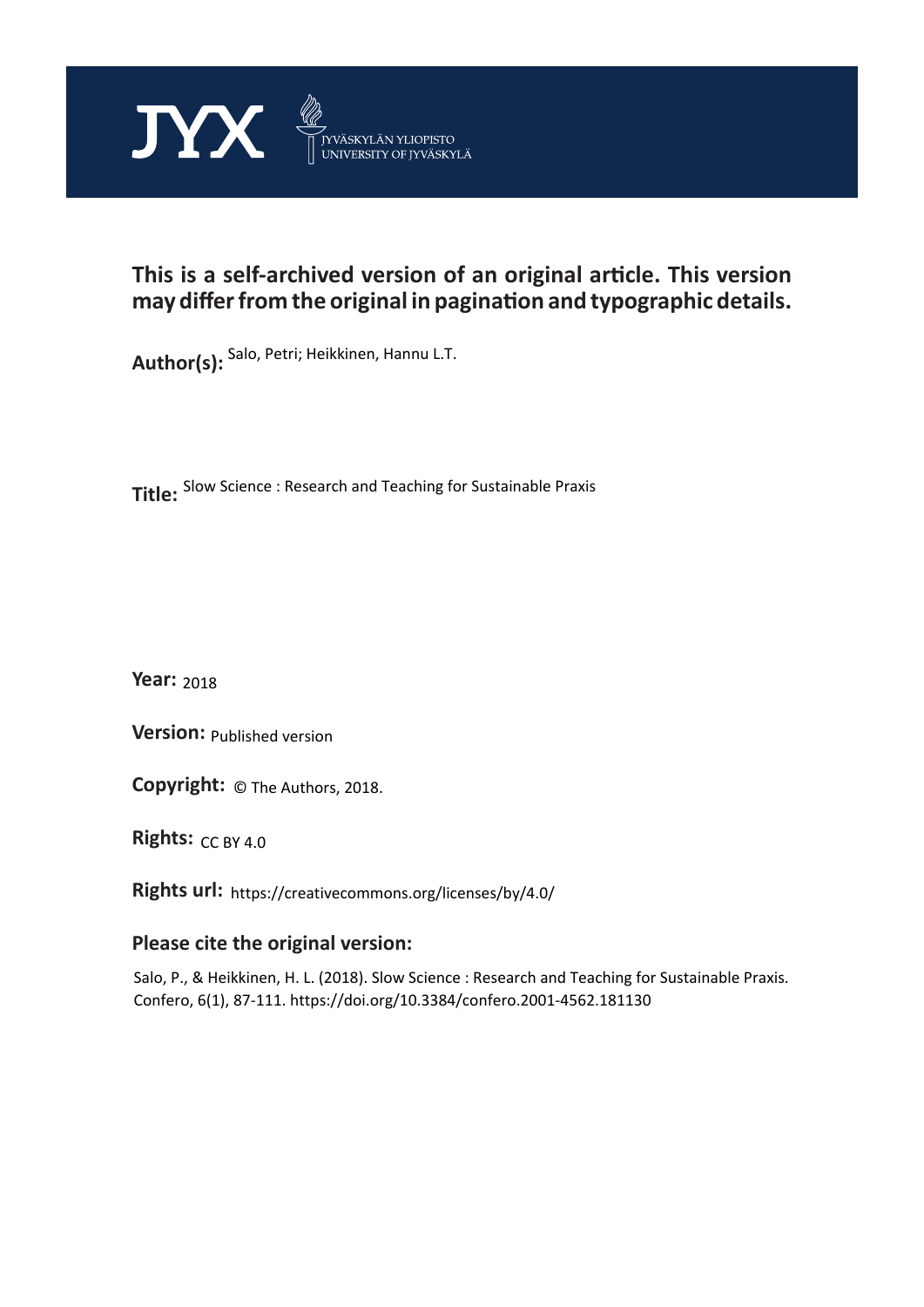# Slow Science: Research and Teaching for Sustainable Praxis

# *Petri Salo & Hannu L.T. Heikkinen*

ur purpose in this essay is to examine the nature and significance of what can be called the *slow science movement* within the contemporary discussion about higher education and scientific research. In broad strokes, slow science can be are purpose in this essay is to examine the nature<br>and significance of what can be called the *slow*<br>science movement within the contemporary<br>discussion about higher education and scientific<br>research. In broad strokes, slo underground movement. It is clearly not mainstream. Rather, it is an alternative way of conceptualising criticisms of the changing nature of academic work, which is driven by intensification and instrumental rationality. It problematises and opposes fast policies in education,<sup>1</sup> characterised by academic capitalism or cognitive capitalism<sup>2</sup> and the corporatisation of universities,<sup>3</sup> questions the colonisation of academic minds and bodies<sup>4</sup> and formulates a sustainable alternative to the McDonaldization of the academic lifestyle.<sup>5</sup> Rather than representing a nostalgic longing for 'the good old days', characterised by universities as self-sufficient ivory

 <sup>1</sup> Peck and Theodore, 2015.

<sup>2</sup> Peters and Bulut, 2012; Heikkinen 2018.

<sup>3</sup> Berg and Seeber, 2016.

<sup>4</sup> Shahjahan, 2010.

<sup>5</sup> Salo and Heikkinen 2010; Kivistö and Pihlström, 2018.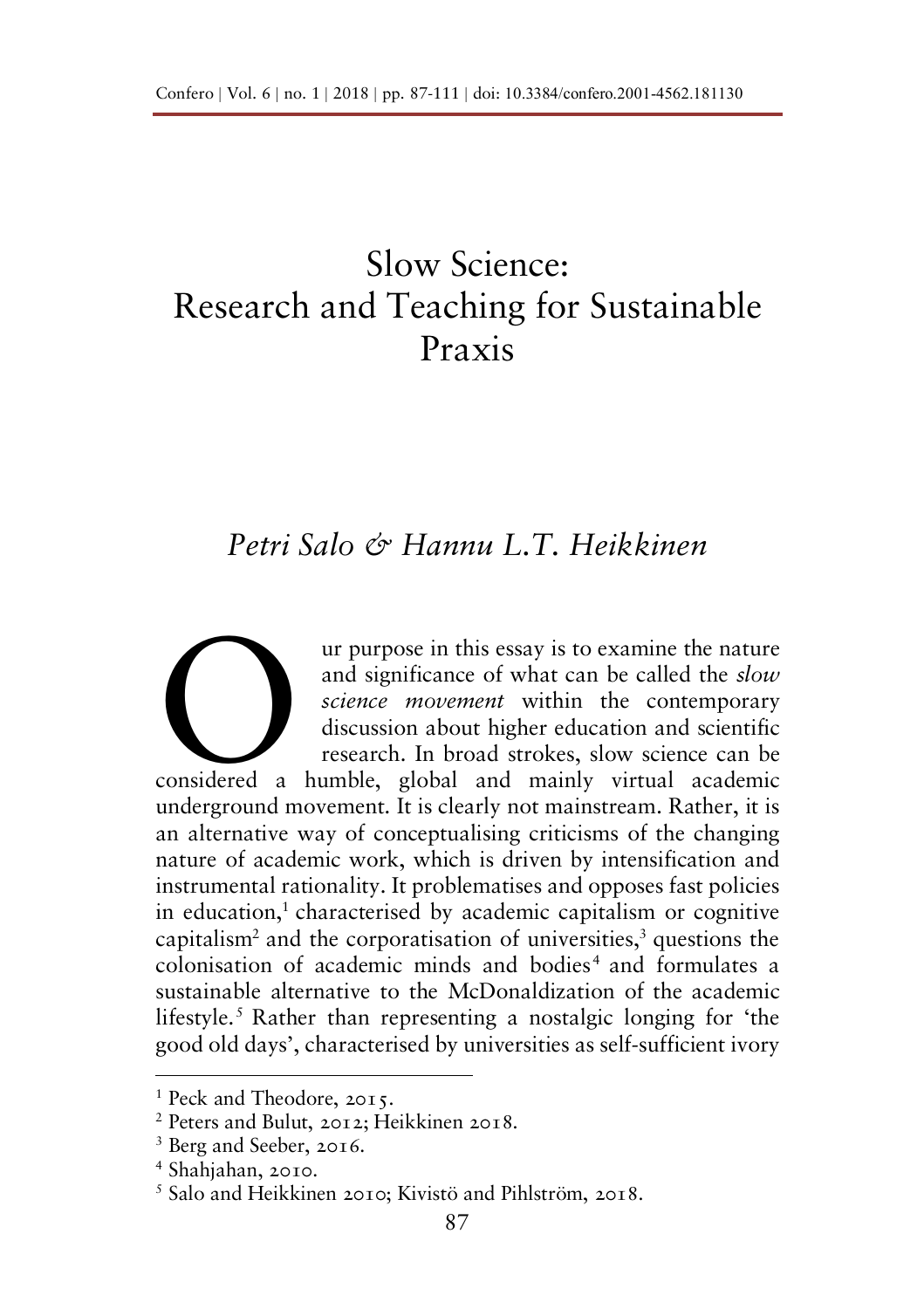towers, slow science promotes research practices and communities with a high degree of engagement and critical reflexivity, considering the scientific and societal prerequisites as well as the means and outcomes of research. Regardless of the field of science, this calls on researchers to engage in the public sphere in order to construct a public intelligence in collaboration with both fellow researchers and citizens.6 At the same time, researchers committed to the slow science movement cherish and defend their autonomy and expertise. This involves formulating the aims, choosing the relevant methods as well as examining and presenting the outcomes of research in accordance with the criteria of reliability and validity within the respective fields of science. Maintaining autonomy and expertise calls for independence in relation to policymakers, funding agencies, benchmarking, performance reports, annual reviews, rankings, metrics and impact factors.<sup>7</sup> Slow science is conscious of, ready and able to debate further conditions and practices that enable research and teaching as a sustainable collective praxis—practices that foster a good life for all human beings and humankind.<sup>8</sup>

The aim of this essay is two-fold. First, it aims to contextualise the discussion around the slow science movement by employing a wider debate on contemporary higher education and university research. Thus, the slow science movement is associated with critical reflections on the practices of economic rationality, managerialism, governance, accountability, efficiency, surveillance and commodification,<sup>9</sup> which are adopted by universities globally, and on the undermining and colonisation of the collectively creative, truly productive pace and rhythm of the everyday academic lifestyle. The intensification of academic work through economic rationality and corporate techniques thwarts the truly productive slow zones for reading, writing, collegial reflection and well-informed critical dialogue—i.e. collegial professional

 $6$  Steegers, 2018, pp.  $I-I4$ .

 $<sup>7</sup>$  Haigh, 2017.</sup>

<sup>8</sup> Kemmis, Wilkinson, Edwards Groves, Hardy, Grootenboer and Bristol, 2014.

<sup>9</sup> Shahjahan, 2015, pp. 488-489.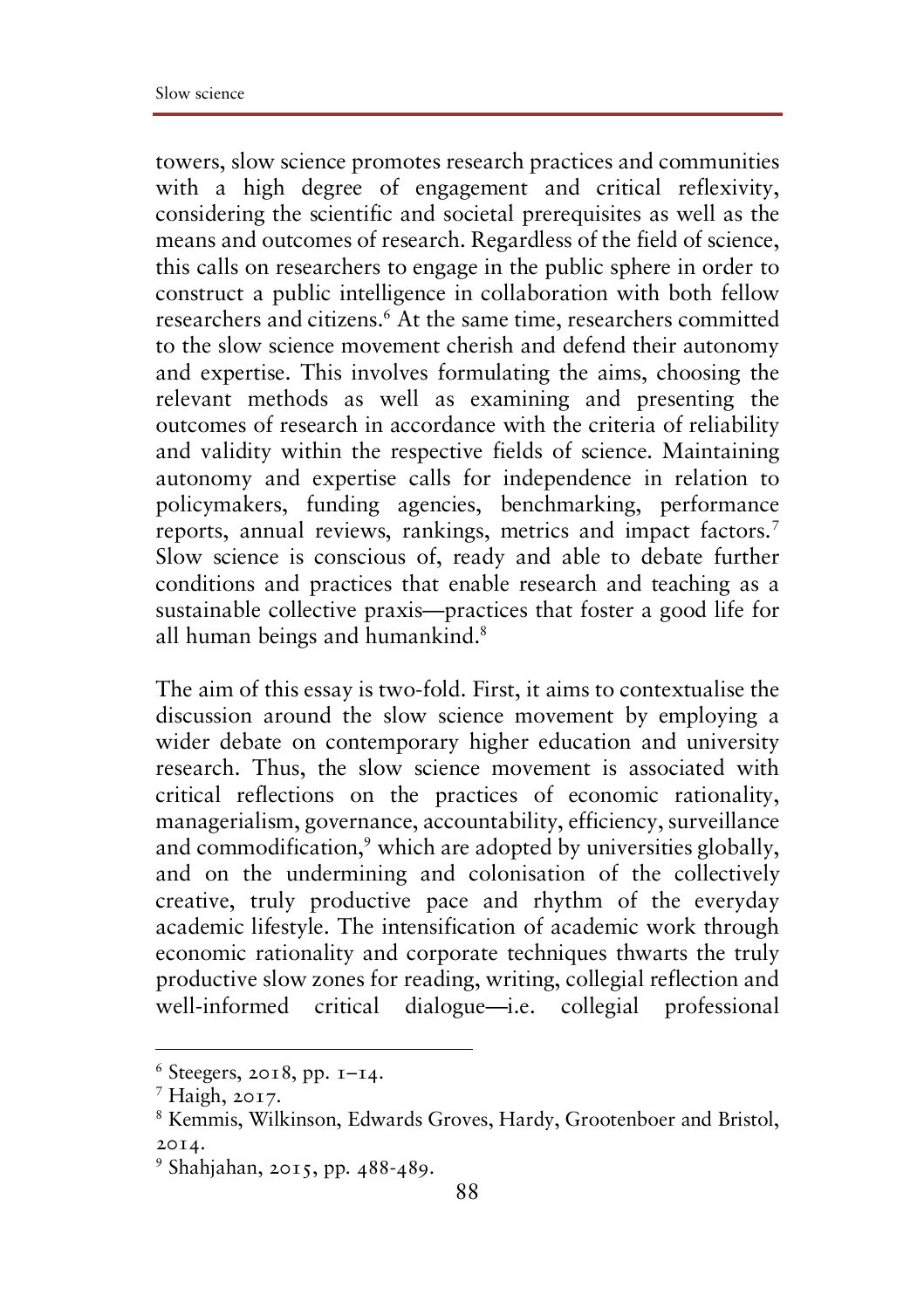competence, which is based on collaborative and cumulative knowledge creation and scientific quality assurance maintained by devoted peers. <sup>10</sup> As studied by Ylijoki and Mäntylä <sup>11</sup> and discussed by Berg and Seeber,<sup>12</sup> the fragmentation of time and energy—enhanced by project management, the standardisation of learning outcomes, administrative control and surveillance systems and the multitasking made possible by information and communication technology (ICT)—affects both the productivity and work satisfaction of academics. Short-termism <sup>13</sup> and the 'culture of speed'<sup>14</sup> has effectively cut off 'timeless time' as a constituent of enthusiasm, fascination and immersion in research and teaching.

Second, the present essay aligns with the principles of slow science and practices that enable and foster research and teaching as a sustainable praxis. Collective professional praxis underlines the importance of respectful communication and collaboration, both within the community of researchers and between individual researchers and practitioners. It enhances the well-being of academics by nurturing a sense of belonging, meaningfulness, togetherness, trust and solidarity and stems from the desire of likeminded professionals to overcome their dissatisfactions and address issues that threaten their personal praxis. Emergent systems enable researchers and teachers to generate results that are greater than the sum of the elements involved. At best, in the emergence of science, different and complementary people work together. The collaborative emergence of people creates highperformance processes, which no single person has planned and no single person manages.15

 $10$  Menzies and Newson, 2007; Steegers, 2018, pp. 48–59.

<sup>11</sup> Ylijoki and Mäntylä, 2003.

<sup>12</sup> Berg and Seeber, 2016.

<sup>13</sup> Haigh, 2017.

<sup>14</sup> Berg and Seeber, 2016.

<sup>15</sup> Berg and Seeber, 2016, pp. 71–90; Salo and Heikkinen, 2010.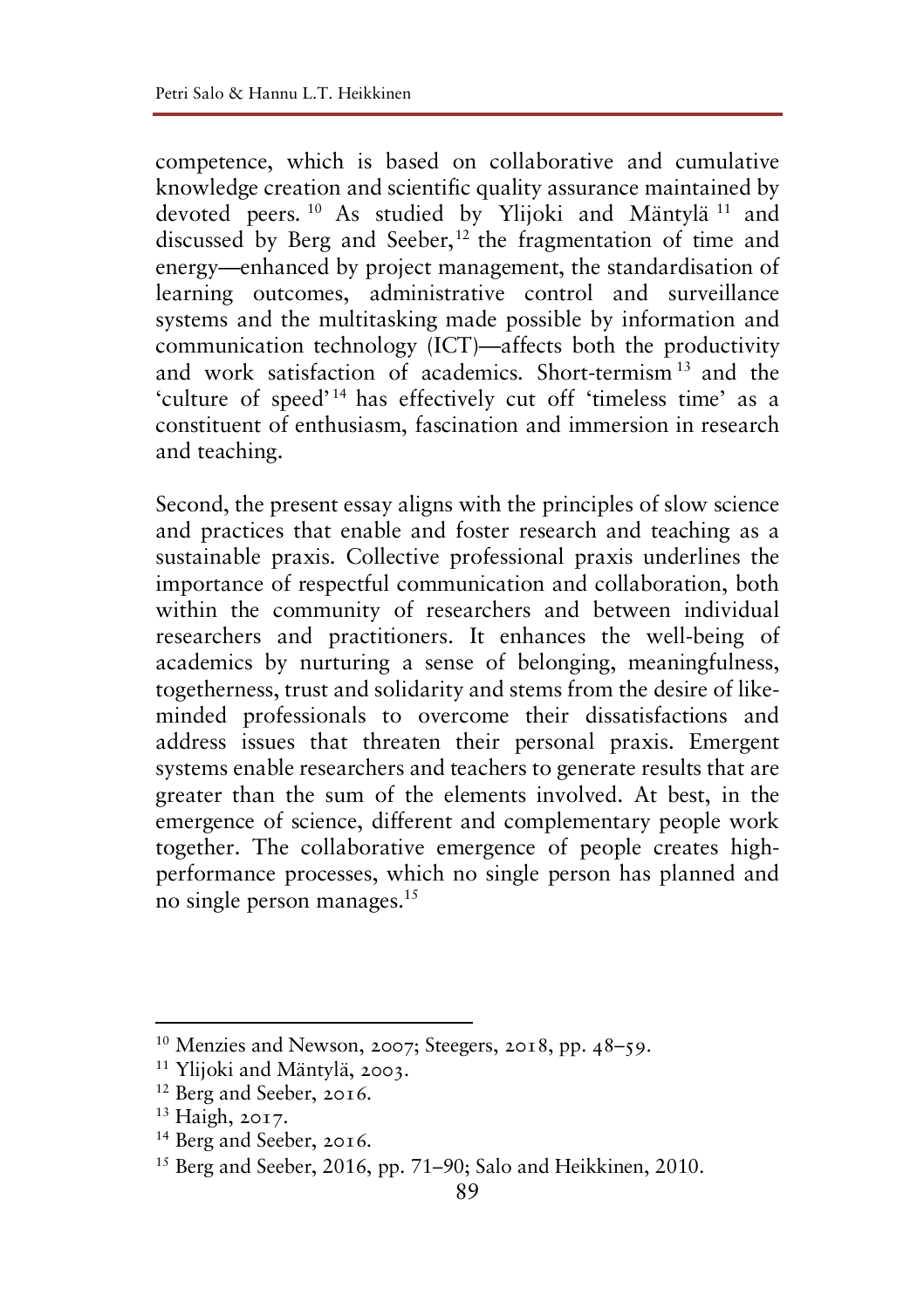#### **Sustainable praxis as an ideal of academic work**

The very basis for our study is encapsulated in the concept of *sustainable praxis* as an ideal form of academic work. In short, the driving force of sustainable praxis are the intellectual curiosity and autonomous agency of academics. It is based on the desire to know more than before, guided by traditional academic values such as research autonomy and rational argumentation. Sustainable praxis is driven by what MacIntyre16 calls *internal goods*, distinct from *external goods*. By external goods, we mean goods that we achieve through actions, but which are outside of these actions, such as money, fame and power. Conversely, internal goods are valued consequences or outcomes of actions which are inherently internal to the actions themselves. In other words, internal goods are valuable experiences that one achieves by being a participant of the practice. MacIntyre uses chess as an example of the distinction between internal and external goods. If children are given a candy every time they are engaged in a chess match, they learn to play for external goods. However, the experience of playing chess and learning to become a progressively better chess player renders the most satisfying reward to the player.

At best, meeting the challenge to become a better player becomes a *flow* experience,<sup>17</sup> whereby a person is fully immersed in a feeling of energised focus, full involvement and enjoyment in the practice. Likewise, in the context of academic work, a sustainable praxis refers to engagement in the academic practice as a value in itself, motivated by internal goods—doing research, living the life of a researcher. In sustainable academic praxis, scientific work itself renders the most important reward and satisfaction. Conversely, unsustainable praxis refers to instrumental action whose ends are mostly external to the means. The work is motivated by achieving better positions in the university hierarchy, obtaining funding, expanding publications lists and publishing in high-ranking journals.

<sup>16</sup> MacIntyre, 2011.

<sup>17</sup> Csikszentmihalyi, 1975.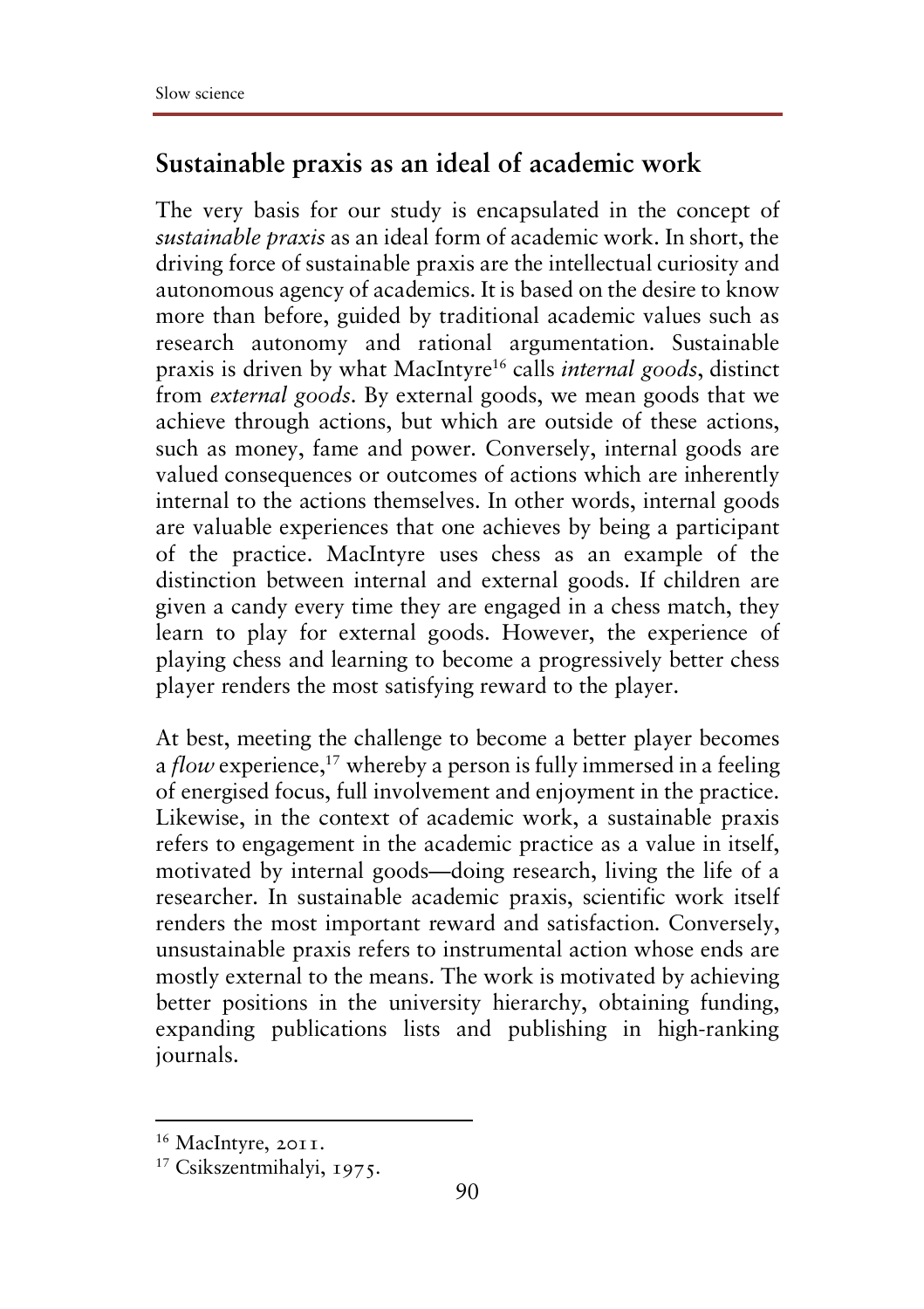To understand the concept of sustainable academic praxis, we need to refer to the origins of the concept of 'praxis' itself. The concept is derived from the philosophy of Aristotle and is based on the two different forms of practical knowledge and their related dispositions. Aristotle identified two kinds of practical knowledge, both situational and embedded in personal experience. One form is *techne*, the craft-like skill and knowledge needed in the material world to produce objects or outcomes separate from the person producing them ('external goods'<sup>18</sup>). This knowledge advises *poiesis*-type action, which is 'making action'. The other form is *phronesis*, the moral disposition to deliberate and act wisely and prudently in the social world in order to enable and promote a good and flourishing life for humans—*eudaimonia*. The human action informed by *phronesis* is called *praxis*. In praxis, the goods achieved through action are typically 'internal goods'. In other words, whereas in *poiesis* the driving force of action is instrumental rationality, in *praxis*, humans are committed to promoting a good life for themselves and for each other, which is the supreme good.19 When it comes to the academic form of life, sustainable praxis is not manifested as efficacy in acting, performing or making decisions in the context and situation at hand. Rather, it is judged over time and, more broadly, as being worthy of decency. In what follows, we exemplify and discuss contemporary constraints and challenges undermining academic work and research as sustainable praxis.

## **Quick fixes and instant delivery at McUniversity**

In contemporary academia, life is fast-paced, and demands are voluminous and ambiguous. Urgency and impatience, high speed, unremarked entrances and exits characterise the traffic on the academic speedway. Prerequisites and conditions of knowledge production seem to have fully embraced McDonald's service and delivery practices—from fast food to fast science! This transition

 <sup>18</sup> McIntyre, 2011,

<sup>19</sup> Aristotle, 2003; MacIntyre, 2011.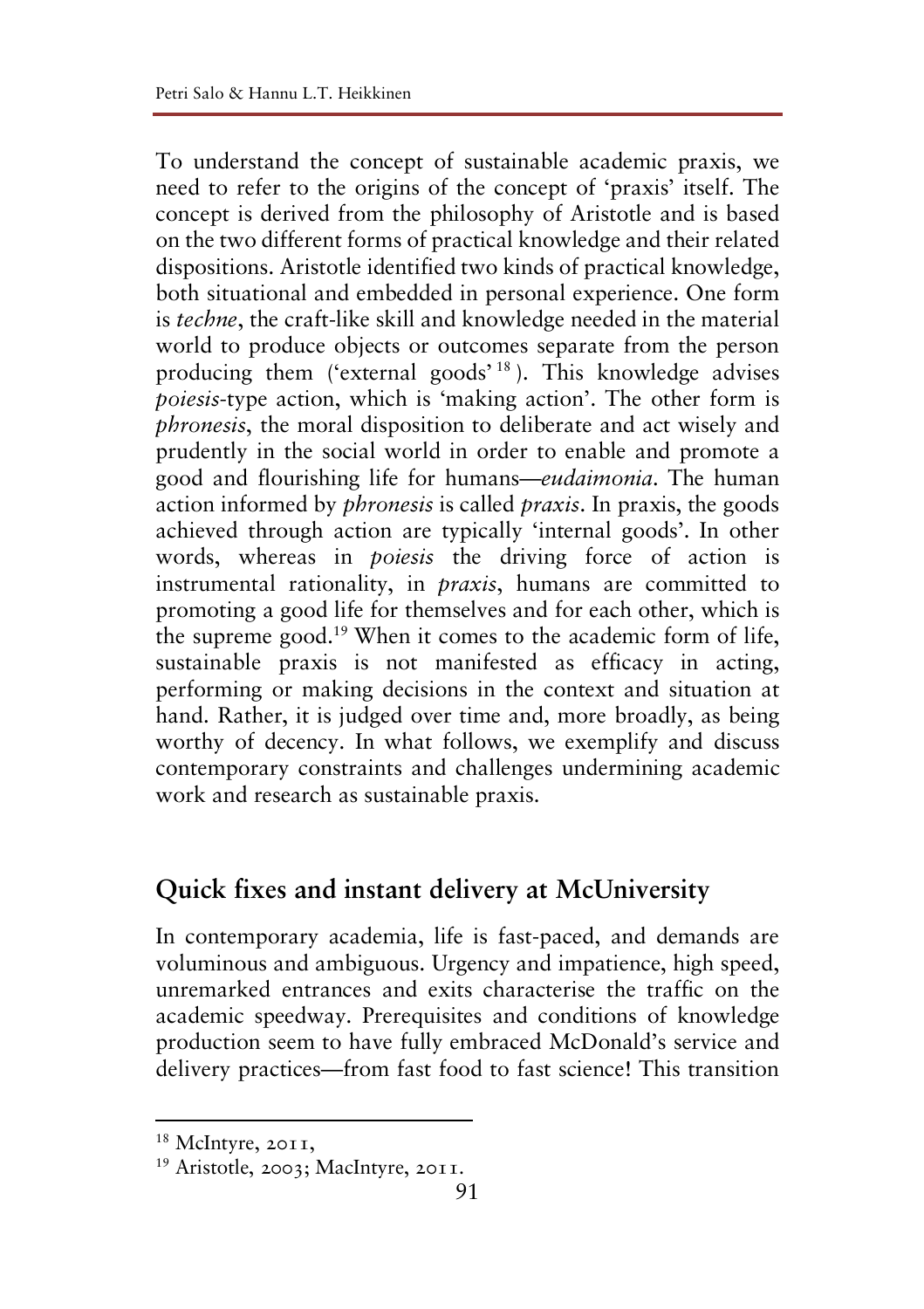has been conceptualised by Peck and Theodore<sup>20</sup> as 'fast policies'. What counts are 'ideas that work'. Fast policies are based on the rapid circulation of 'new policy ideas', fads and fashions that travel around the globe at social-media speed. This also applies to educational reforms and is manifested through policy borrowing and the use of 'one size fits all' models in the new context, regardless of geographical, economic, political, demographic or other differences. The fast circulation of decontextualised policies is enabled by a smooth transnational connectivity between policymaking arenas and modes of policy development in a perpetually accelerating and increasingly interconnected world. This also applies to higher education and academic work. Menzies and Newson, <sup>21</sup> among others, note that universities are no longer refugees from the mundane hustle-bustle slow zones 'for reading and reflection, critical dialogue and knowledge creation'. The practices of managerialism, accountability and quality assurance that have largely been adopted in universities are seriously undermining the traditional pace and rhythm of everyday academic life. Berg and Seeber<sup>22</sup> discuss the loss of well-being due to the pervasive time pressures and stress among academics at the 'corporate university' and emphasise time as the common factor in the 'values' of productivity, efficiency and competition.

Productivity is about getting a number of tasks done in a set unit of time, efficiency is about getting tasks done quickly; and competition, in part, is about marketing your achievements before someone else beats you to it. Corporatization, in short, has sped up the clock  $^{23}$ 

Besides the fact that corporatisation has led to the prioritisation of hot research topics and areas, it has infiltrated the academic mindset, affecting the way in which researchers think about and relate to their research practices and how they actually conduct their research. The quest for productivity and efficiency forces researchers to rush into findings and to focus on what is easily

 $20$  Peck and Theodore, 2015.

<sup>21</sup> Menzies and Newson, 2007, p. 83.

<sup>22</sup> Berg and Seeber, 2016.

 $23$  Berg and Seeber, 2016, p. 8.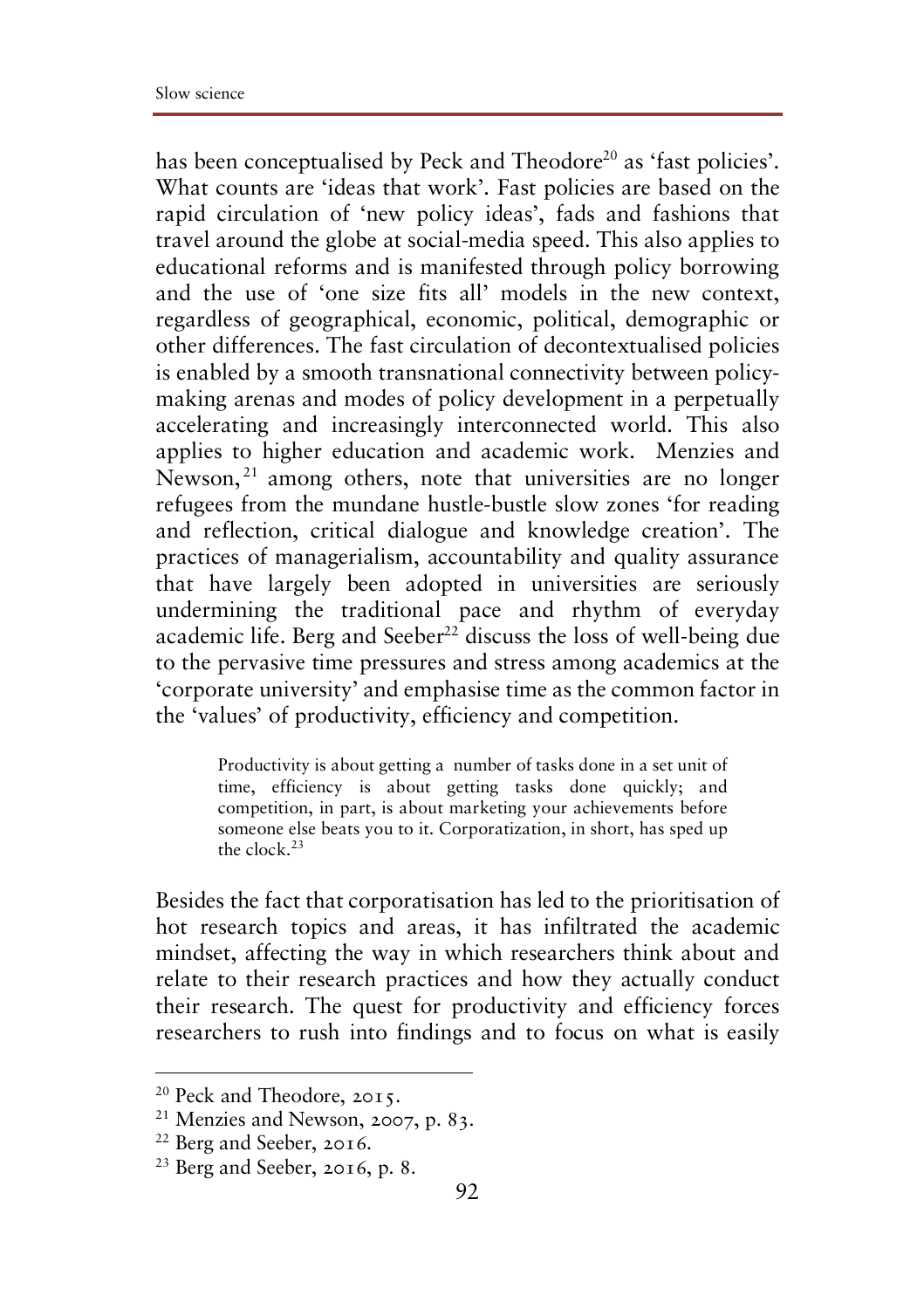quantifiable and marketable. The hero-entrepreneurs at the corporate university have adopted efficient practices of time management and multitasking.24 The 'good academic citizen' at the neoliberal academy is constantly able and willing to initiate new projects, accumulate research and/or development grants in line with strategies and priorities and to deliver rapid and instant answers to external stakeholders. <sup>25</sup> There might even be the occasional innovation. Moreover, maintaining the status of academic citizenry presumes the capacity for extensive publishing. The fact that published results are often preliminary and partial, and 'the maturity of the findings is either ignored, presumed, feigned, or hidden beneath layers of statistical significance', is of no interest.26 This is the era of fast science with fast delivery. Research activities are to be performed—both in the sense of accomplishing and in the sense of presenting a task or function in an entertaining manner. This is done without formulating and asking the inconvenient questions of what, how and why; without reflecting on sustainability; without claiming autonomy and expertise; without anchoring research activities in larger communities—within and outside academia. Meanwhile, slow professors cling to their academic agency and advocate scientific realism. Their aim is to restore their emotional and intellectual integrity and resilience by acting with purpose and by preserving time for collegial and collaborative deliberation, dialogue and reflection.27

Fragmentation of time and energy, enhanced by the multitasking made possible by ICT and mobile devices, affects both the productivity and work satisfaction of academics. <sup>28</sup> The time fragmentation and intensification of academic work are rooted in the neoliberalisation of higher education in various forms and techniques for governing, monitoring and evaluating research and

 $^{24}$  Berg and Seeber, 2016, pp. 14–32.

<sup>25</sup> Shahjahan, 2015, p. 492.

<sup>26</sup> Haigh, 2017, p. 1.

<sup>27</sup> Berg and Seeber, 2016, p. 11; Haigh, 2017, p.1.

<sup>28</sup> Ylijoki & Mäntylä, 2003.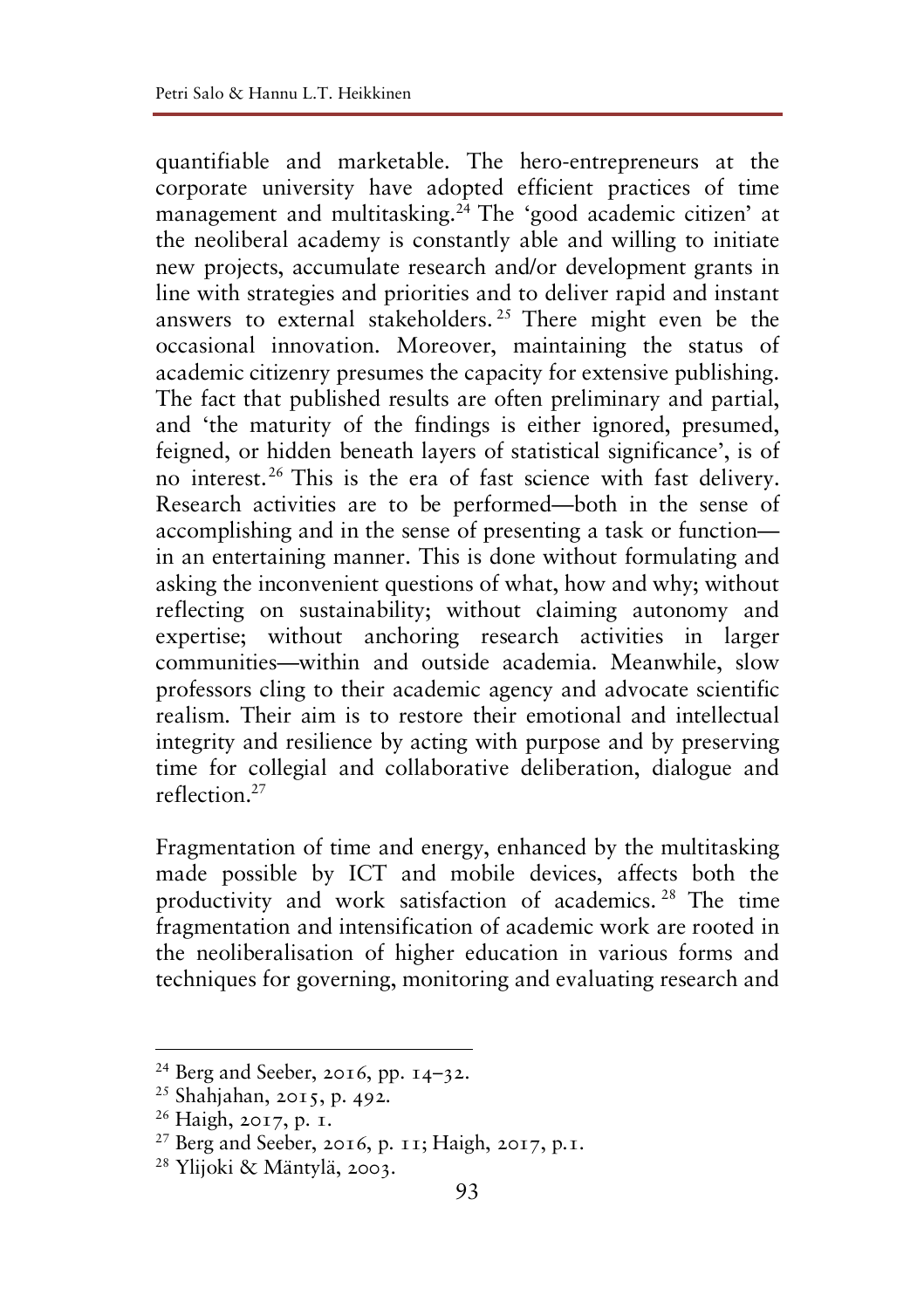teaching.29 However, these techniques seem to contradict the very nature of academic work and forms of life. One prominent example of the McDonaldization of academic work are the socalled quality assurance procedures. Researchers appear to be deeply frustrated by the consequences of the techniques of new public management (NPM). Efforts aimed at managing the allocation of working time through an online database have led to bizarre outcomes. For example, in Finland, the software used for time allocation (e.g. Sole TM, Reportronic) recognises 7.35 hours of work every working day, no more, no less. However, academic work, including thinking and reflecting, is not something that can be atomised in this instrumental and fragmentary manner. One cannot stop thinking or discussing after one leaves the office. A counterweight is that, sometimes, you are not at your best in your office at a given time; you might be elsewhere doing something else. As a result of this fluidity in academic work, researchers put imaginary decimal numbers in the database, while in reality, they work almost regardless of the clock. This takes place at the same time as academics widely discuss the ethics of doing science and when the McDonaldization of the university, ICT and global networks result in new possibilities and forms of misconduct in research.30

It is essential to ask what kinds of impacts these kinds of systems and techniques have on the ethical foundations of academic work. The time allocation system represents a kind of double bookkeeping, whereby academics are forced to knowingly enter fictitious figures into the database. This has definite and profoundly demoralising effects on academic work. The parallels with the former Soviet Union's dual economy are obvious. It is paradoxical that the reforms underlying neoliberalism parade as human freedom and the abundance of options. When applied to academic work, however, the opposite seems true. Neoliberalism is based on the view that competition enhances and restructures human practices. In this line of thought, the market is expected to constitute a self-regulating system in which individual actors find

 <sup>29</sup> Shahjahan, 2015, pp. 488-489.

<sup>30</sup> Varantola, 2012.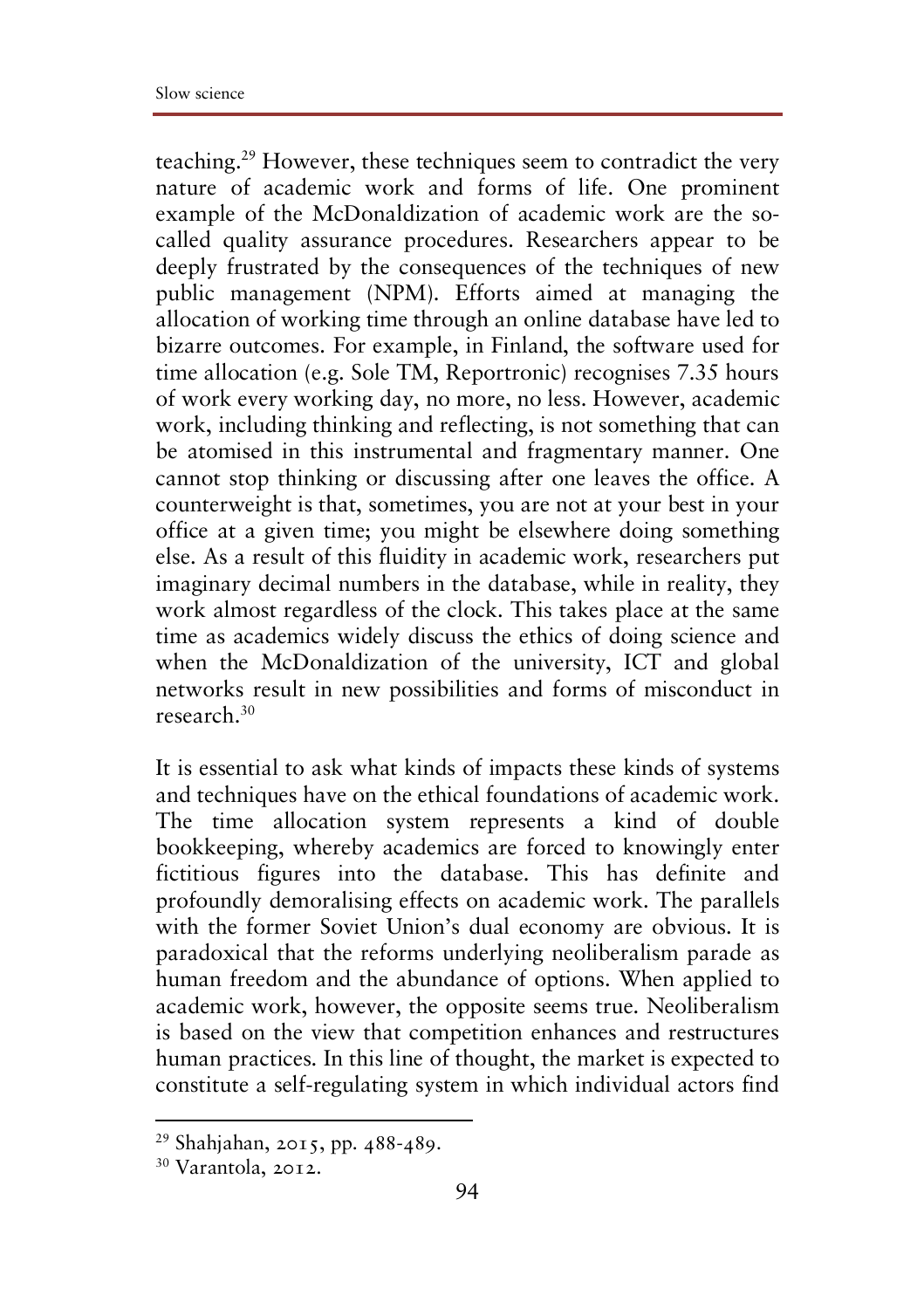their place in the economy according to the laws of natural choice; individuals compete with each other in the same way as the evolution of stronger species take precedence over weaker ones.<sup>31</sup> There is obviously a cold logic in neoliberalism. The indicators used (e.g. the number of degrees, publications) show that the scientific "production" is increasing. According to existing statistics, scientific work is made more effective along with NPM. Yet, what else is on this track? It seems that it makes people cynical, and they begin to treat others in an instrumental way. At the same time, neoliberalism seems to bring about alienation, anxiety and depression.32

#### **Slow research**

Science needs time. It needs time for thought, time for reflection, time for making mistakes and more time for correcting those mistakes. It develops slowly. Years of churning at the same material maybe punctuated by rare and unpredictable leaps of insight like those described by Kuhn (2012). However such insights emerge as the consequence of hard won field trial and long experience.<sup>33</sup>

Haigh's statement relates to applied environmental sciences. He presents two case studies, a 15-year study on landslide magnitude and frequency in Himalaya and a 10-year study on the effects of the use of land fertilisers in South Wales. Both studies underline the importance of slow and patient long-term research. In the case of land fertiliser use, data collected 10 years after adding fertilisers during tree planting suggested opposite conclusions compared with 'a snapshot' after two years. In the long term, adding fertilisers proved to be worthwhile.

Haigh contextualises his case studies within slow science, advocating patience, carefulness, receptiveness, reflection and mindfulness—a sustainable research praxis. He updates the

 <sup>31</sup> Hayek, 1945; Hilpelä, 2004.

<sup>&</sup>lt;sup>32</sup> Hilpelä, 2004; Julkunen, Nätti and Anttila, 2004.<br><sup>33</sup> Haigh, 2017, p. 1.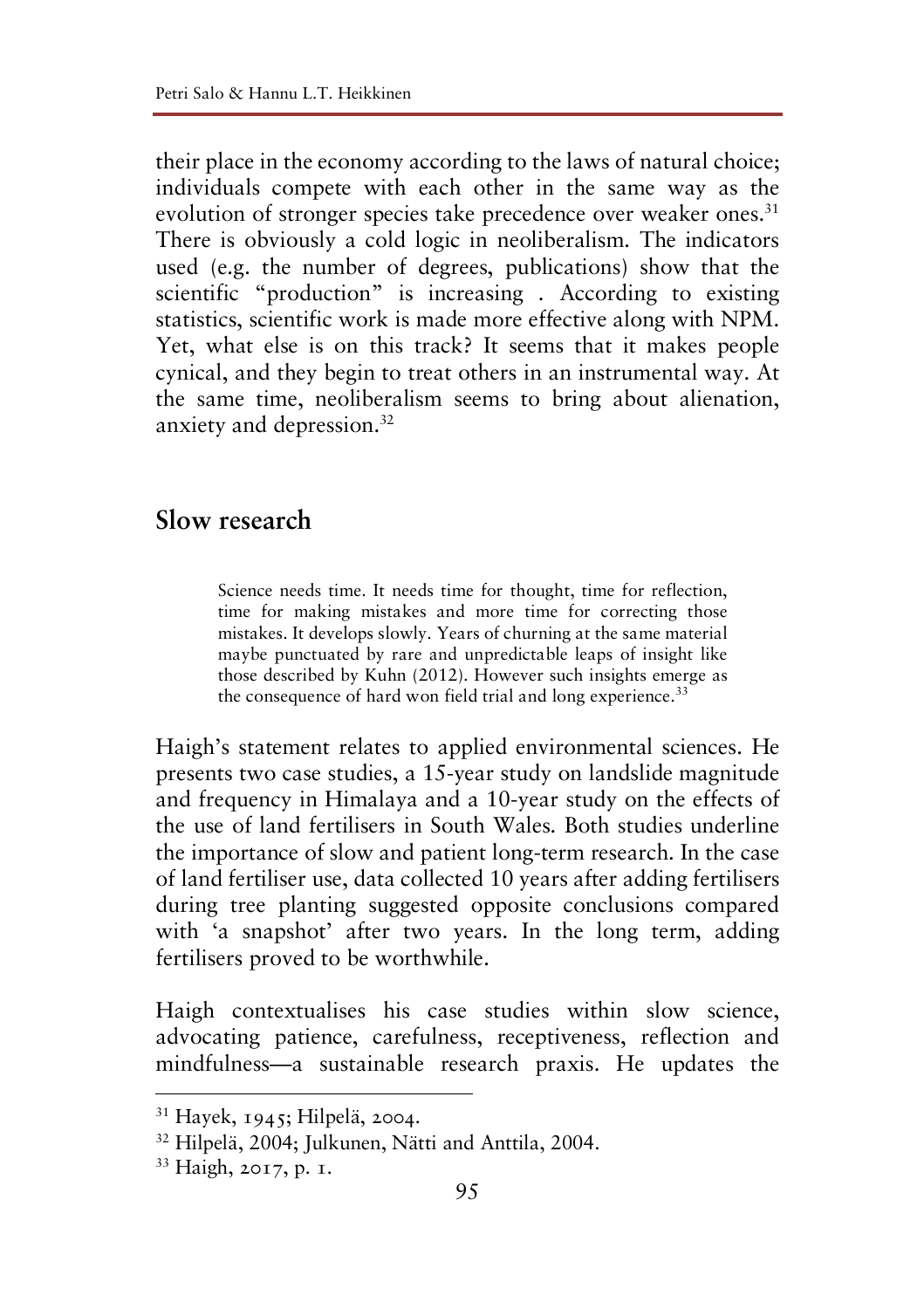branches of slow movement <sup>34</sup> to include slow *living*, slow *marketing*, slow *technology*, slow *geography*, slow *journalism* and slow *television*. Slow *science*, as initially formulated in appeals and manifestos on the internet, relies on the idea of a slow, calm, quiet and curiosity-driven research based on independent and critical inquiry at the service of society and human kind as a whole.<sup>35</sup> Slow science relies on the inherent values of research, researchers and the academic form of life as sustainable praxis. The novelty and creativity of research findings might be by-products of the researcher being absorbed in an enjoyable and satisfactory manner in research practices. Slow science relies on a collective praxis, dependent on wondering, thinking, discussing and sharing in recurring cycles. Time and space are the essential resources for exercising professional judgement, for imagining (radical) alternatives, for critical playfulness and for 'exposure to diversity and difference regarding ways of seeing and being in the world' the attributes of solid creative scientific work.36

We are well aware that slow science might, at first glance, depict itself as a resurrected grandmother in a rocking chair, the lost romantic stranger in 'the publish or perish culture' of contemporary academia. Still, at a time when the number of publications are to be maximised (by presenting preliminary and partial results), peer reviews written in haste, research projects and grants tightly scheduled and performance strictly targeted, slow science founds itself on a view that true creativity and new insights are nurtured in peace at a slow pace. Science worthy of its history, institutions, methodologies and contributions to the development of humanity is based on loose schedules that allow, at times guide, us to pursue the side paths of the stray. There is always plenty of time for long reflective walks and enjoyment of the fragrance of roses. Substantial and sustainable research findings might be a combination of fumbling, making serious mistakes, in-depth reflection, collegial dialogue and recurrent interpretations and

 <sup>34</sup> E.g. Honoré, 2004.

<sup>35</sup> E.g. Slow Science Academy, 2010,

https://www.petities24.com/slow\_science\_manifesto.

<sup>36</sup> Mahon, Heikkinen and Huttunen, 2018, p. 9.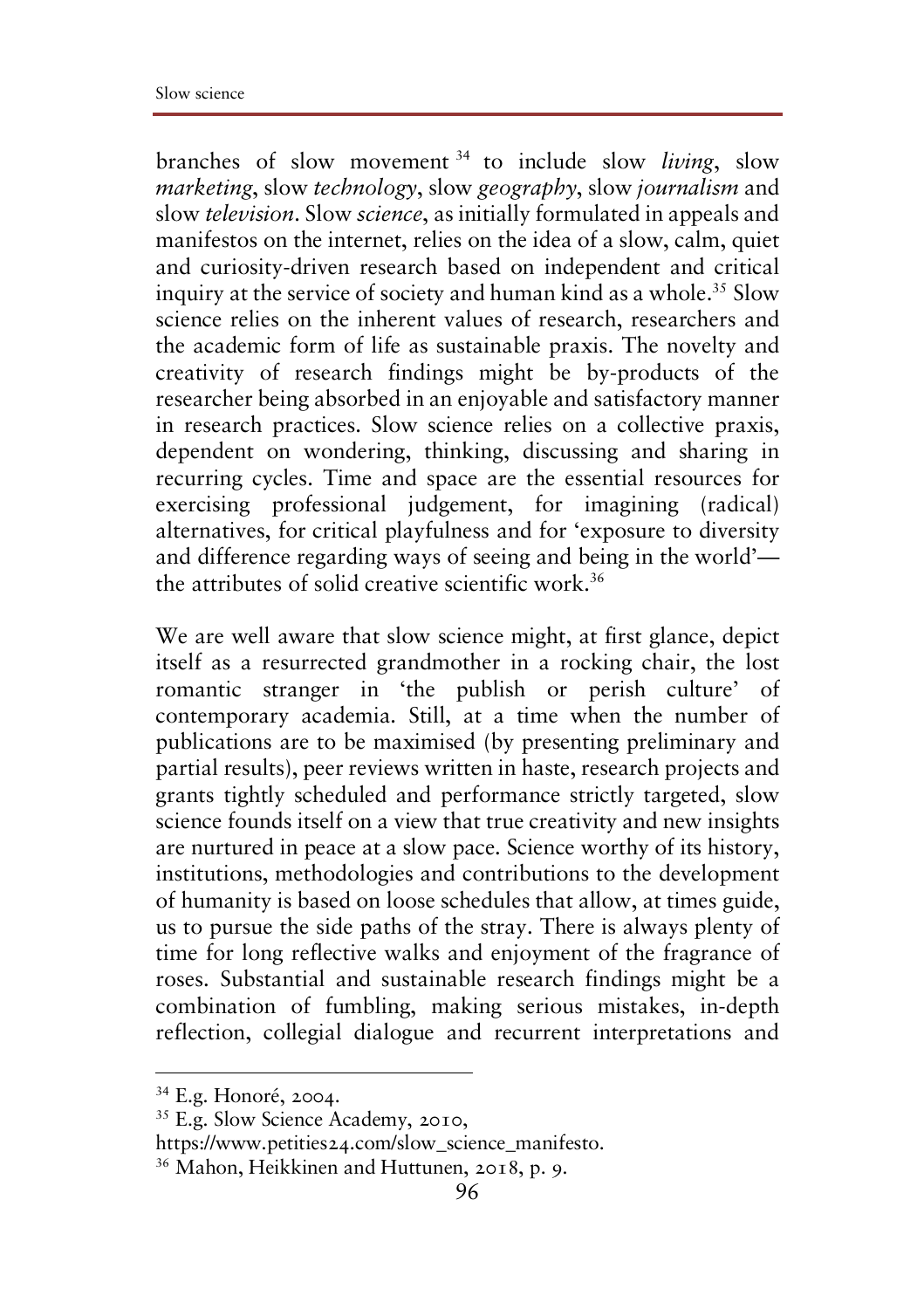analysis. Scientific work performed in this manner reminds us of both the English and Swedish etymology of the word research. In English or French (*recherché*), it actually refers to the 'act of searching closely'. In the Swedish concept, 'undersökning' gives the impression of finding something valuable beneath the surface, underneath what we are able to see with our eyes (under = under;  $sõka = search$ ).

The outcome of the abovementioned logic of reasoning might intimate that slow science is favoured by pre-modern, romantic and soft humanists. Paradoxically, however, the concept was invented within 'the hard sciences', medicine and information science. The concept of slow was, arguably, first used by an information scientist Ernst A. Garfield.<sup>37</sup> The irony is that he is also the 'father' of the bibliometric and is, therefore, liable for the 'impact factor'.38 In Garfield's view, slow science relates to quiet, persistent and invisible everyday work. It does not result in a number of publications or exhaustingly long curriculum vitaes. It is rooted in quality, matured through slow research processes. Garfield used the discovery of DNA (deoxyribonucleic acid) in the late 1940s as an example of slow science. The breakthrough relied on protracted, intermittent and exhausting scientific work, from which the number of publications was initially very low. When the results were finally completed, DNA became a scientific breakthrough. Similar examples can be drawn from the recent history of science, for example, the development of analytical techniques or bootstrapping in statistics.39 Nobel Prize winners are rarely young academic career missiles; rather, they are generally true academics who have done persistent work, and in most cases, they have retired from their academic posts. An example is Peter Higgs, a Nobel Prize laureate from 2013, who presented, together with his colleagues, the first paper on the topic of Higgs boson in the early 1960s. Biochemist Lisa Alleva <sup>40</sup> is another early proponent of slow science. She rediscovered 'the traditional ideal',

 <sup>37</sup> Garfield, 1990.

<sup>38</sup> Gosselain, 2011.

<sup>39</sup> Anon, 2015, p. 5.

<sup>40</sup> Alleva, 2006.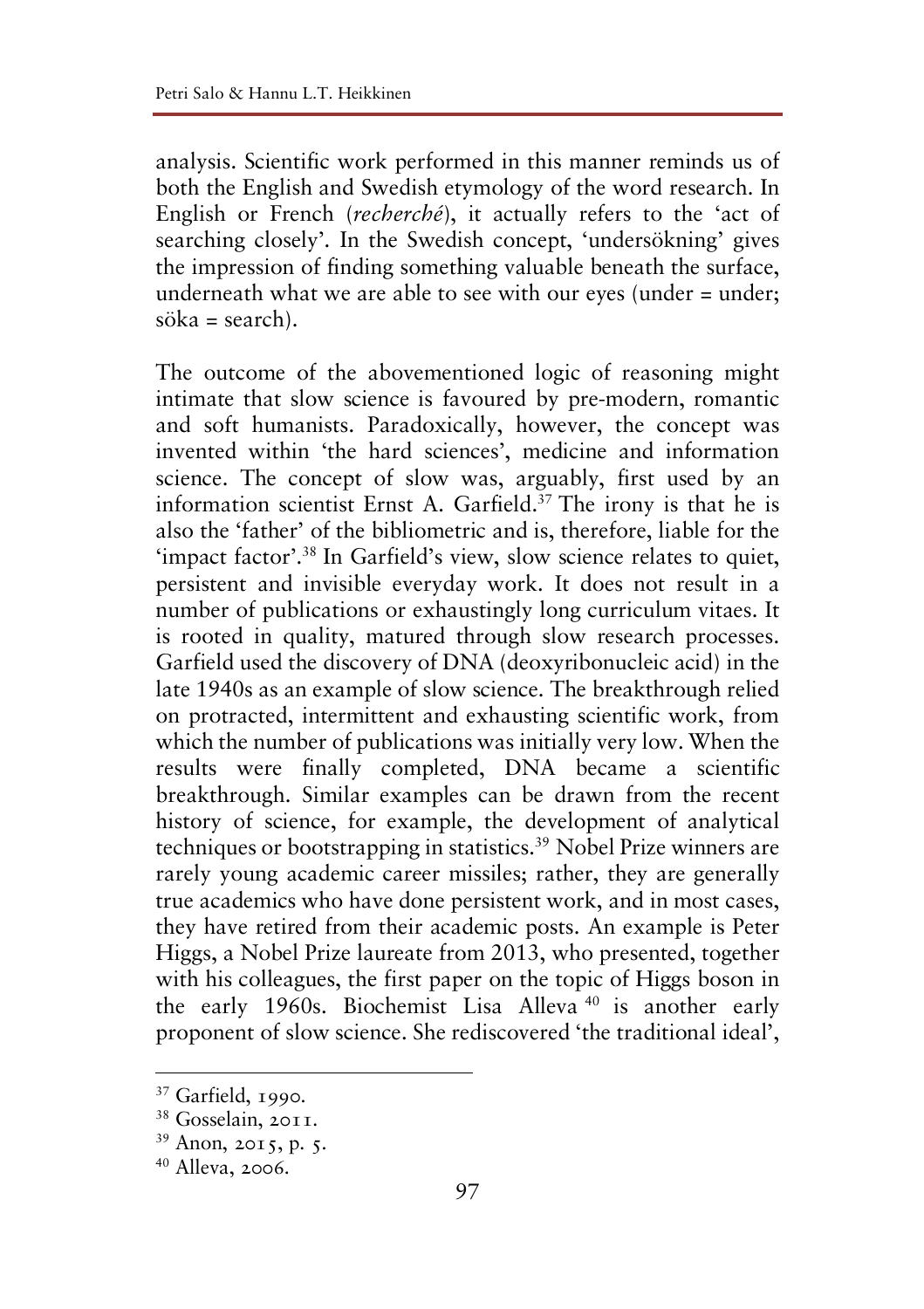the very basic principle of making science, in a small laboratory. Alleva and her colleagues had the possibility and freedom to formulate the starting points and research questions by reviewing the literature and exploring earlier studies within the field in a slow, thoughtful and thorough manner. Thereafter, they planned their experiments with great care and executed research strategies with prudence. They did not plough through genomes with a desire for discovery. Instead, they formulated a theory, executed experiments and, finally, tested the theory—performing a sustainable research praxis.

#### **Slow teaching**

For the hero-entrepreneur scientists at the corporate university who are teaching and giving classes as a must-do duty, a task distinctive from and interfering with 'truly productive' research activities, this means application and publication activities. Within the neoliberal discourse of higher education, learning is conceptualised in terms of learning outcomes, as a product or process leading to behavioural changes or accumulation of human capital, which ought to be accomplished, evaluated and measured as interchangeable units of performance.<sup>41</sup> Slow researchers relate to teaching—that is, the reciprocal and collaborative construction of research-like learning environments based on enthusiasm, inspiration, pleasure, playfulness, authenticity and a sense of belonging—as a site for testing ideas and plans for research and/or contemplating existing bodies of knowledge in intellectual collaboration with students. In our view, slow teaching is not about 'giving' students more time to read, think, explore and learn. It goes beyond a linear concept of time, time being understood and handled as a resource. Slow teaching focuses on being present, on the quality of attention enhanced by collective self-awareness and self-reflection. Further, slow teaching embraces listening, pondering, pacing and narrating.42

 <sup>41</sup> Shahjahan, 2015, pp. 497-498.

<sup>42</sup> Berg and Seeber, 2016, pp. 40–49; Hart, 2004, pp. 5–9.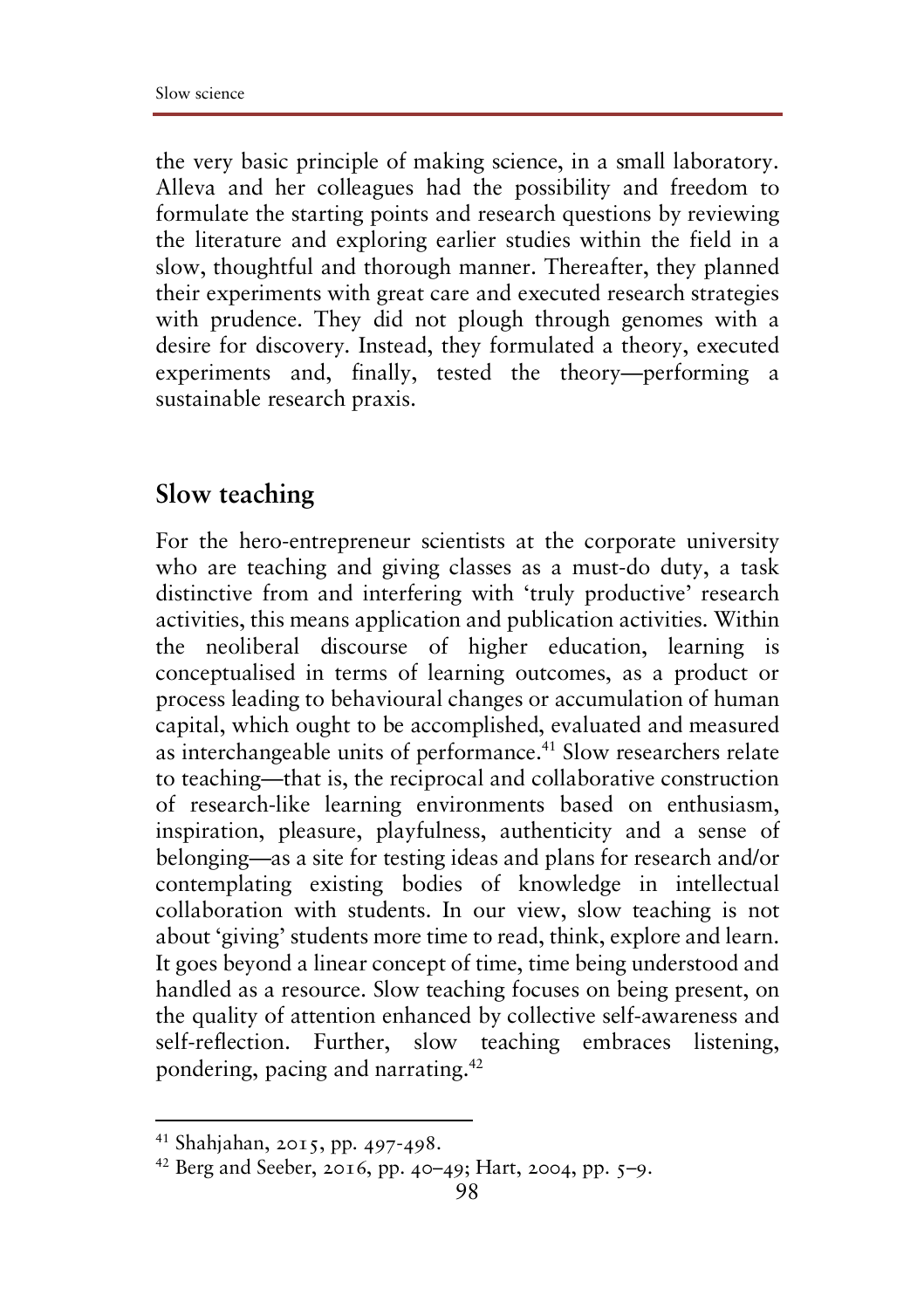Berg and Seeber, <sup>43</sup> alongside Shahjahan, <sup>44</sup> question the contemporary discourse of teaching and learning within higher education, firmly anchored in the duality of mind and body. Within a mind-centred framework, learning is understood merely as a cognitive activity taking place in a transcendent brain. Classes are inhabited by quiet, individual, immobile, silenced bodies, invisibilized for the sake of focusing on producing, perceiving and interpreting the 'word'. <sup>45</sup> Slow teaching recognizes the embodiment of knowing as well as the contextual, situational and physical enablers and constraints of being present, involved and engaged in the human interaction labelled as 'teaching' in higher education. Slow teaching acknowledges the importance of sensations, emotions and sensory ways of knowing. It nurtures presence, attention and focus by ritualising learning through exercises in relaxation, deep breathing, silence and listening. Bodies can be reconnected into the classroom by the use of music, drama, humour and other sensory experiences. The process of dislodging the personhood that is characteristic of the neoliberal corporate university, grounded in thinking on scarcity, has to begin with a new vision of researchers, teachers and students.

Slowing down disrupts a subjectivity that ties time with rationality or productivity, or, more importantly, with being civilized or modern. It is about inviting abundance thinking in the present and the focus on our bodies now for its own intrinsic value as knowledge producer, rather than later, or for some extrinsic value.<sup>46</sup>

 <sup>43</sup> Berg and Seeber, 2016, pp. 33–40.

<sup>44</sup> Shahjahan, 2015, pp. 497-498.

<sup>45</sup> Shahjahan, 2015, p. 495.

<sup>46</sup> Shahjahan, 2015, p. 498.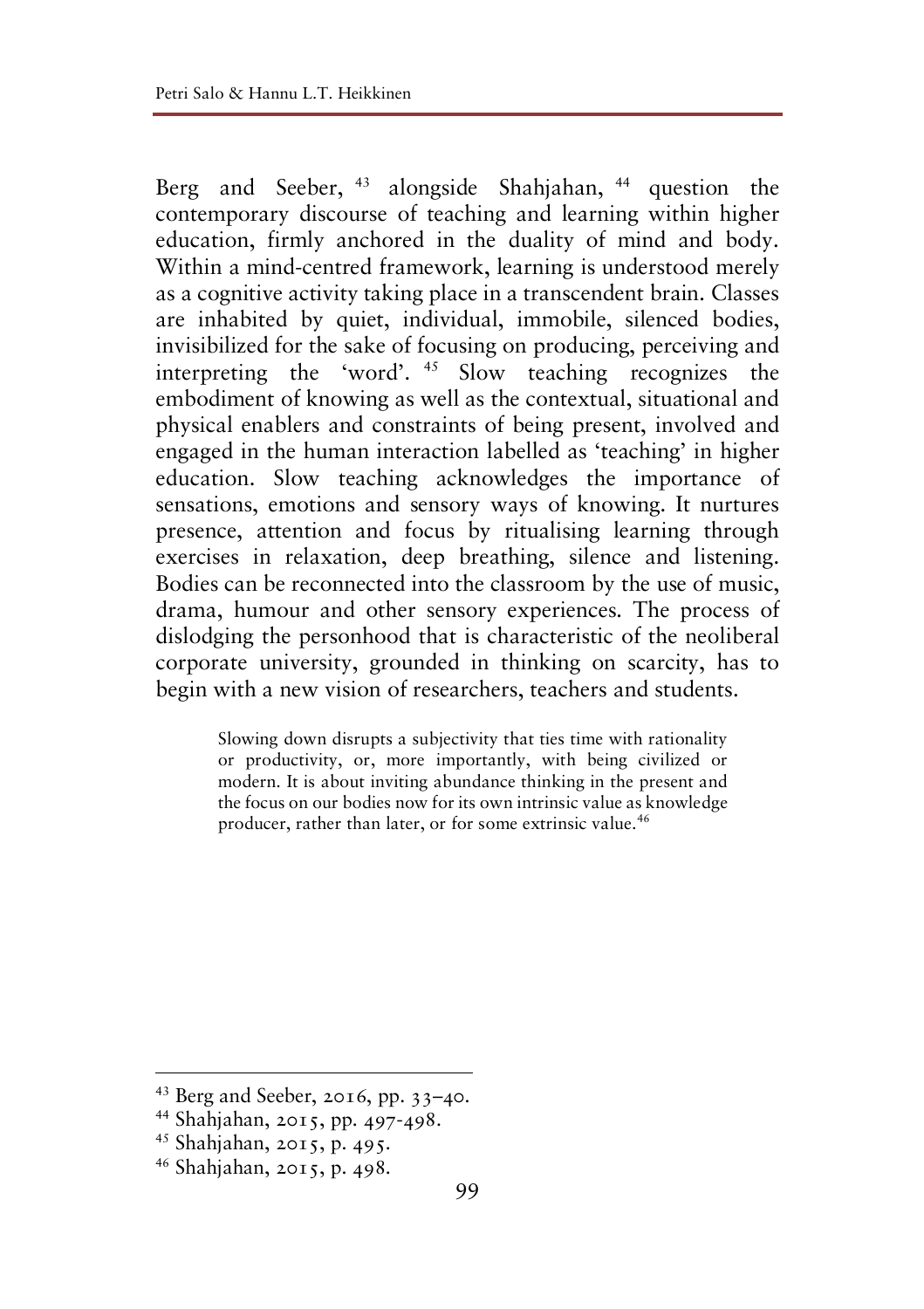#### **Slow science as an open, collective and public praxis**

A slow scientific process includes surprising and unpredictable findings. Although careful planning is essential, the research process may reveal a whole new range of perspectives. As a result, the research direction might be changed in part or even completely. Such unpredictable factors are well-recognised in the tradition of action research within the field of education. Corey,<sup>47</sup> the pioneer of action research, emphasised that there should be an opportunity to change the original issues addressed in the original plan so that the research can reflect the complex, transformed reality. Whyte<sup>48</sup> uses the term 'creative surprises' for these unexpected emerging findings and ideas. McNiff, Lomax and Whitehead,<sup>49</sup> in turn, describe the natural by-paths as 'side-spirals'. Discovery of something unexpected refers to 'serendipity'. <sup>50</sup> However, Liedman<sup>51</sup> emphasises that serendipity is not only a matter of good luck; discoveries are dependent on wisdom, curiosity and concentration. Otherwise, the explorer would not know that the findings are rare.

Besides openness to surprising and unpredictable findings, the tradition and practices of action research underline the importance of respectful communication and collaboration, both within the community of researchers and between individual researchers and practitioners. Collective praxis in academia, as experienced and described by Smith, Salo and Grootenboer,<sup>52</sup> nurtures a sense of belonging, meaningfulness, togetherness, trust and solidarity. It is a 'capacity building model of intellectual engagement that builds communication and partnership'. It stems from 'the desire of likeminded professionals to overcome the dissatisfactions and addresses issues that threaten their personal praxis'.<sup>53</sup> The pressure

 <sup>47</sup> Corey, 1949.

<sup>48</sup> Whyte, 1991.

<sup>49</sup> McNiff, Lomax and Whitehead, 1996.

 $50$  De Sousa, 2011.

<sup>51</sup> Liedman, 2001.

<sup>52</sup> Smith, Salo and Grootenboer, 2010.

<sup>53</sup> Ibid., 63.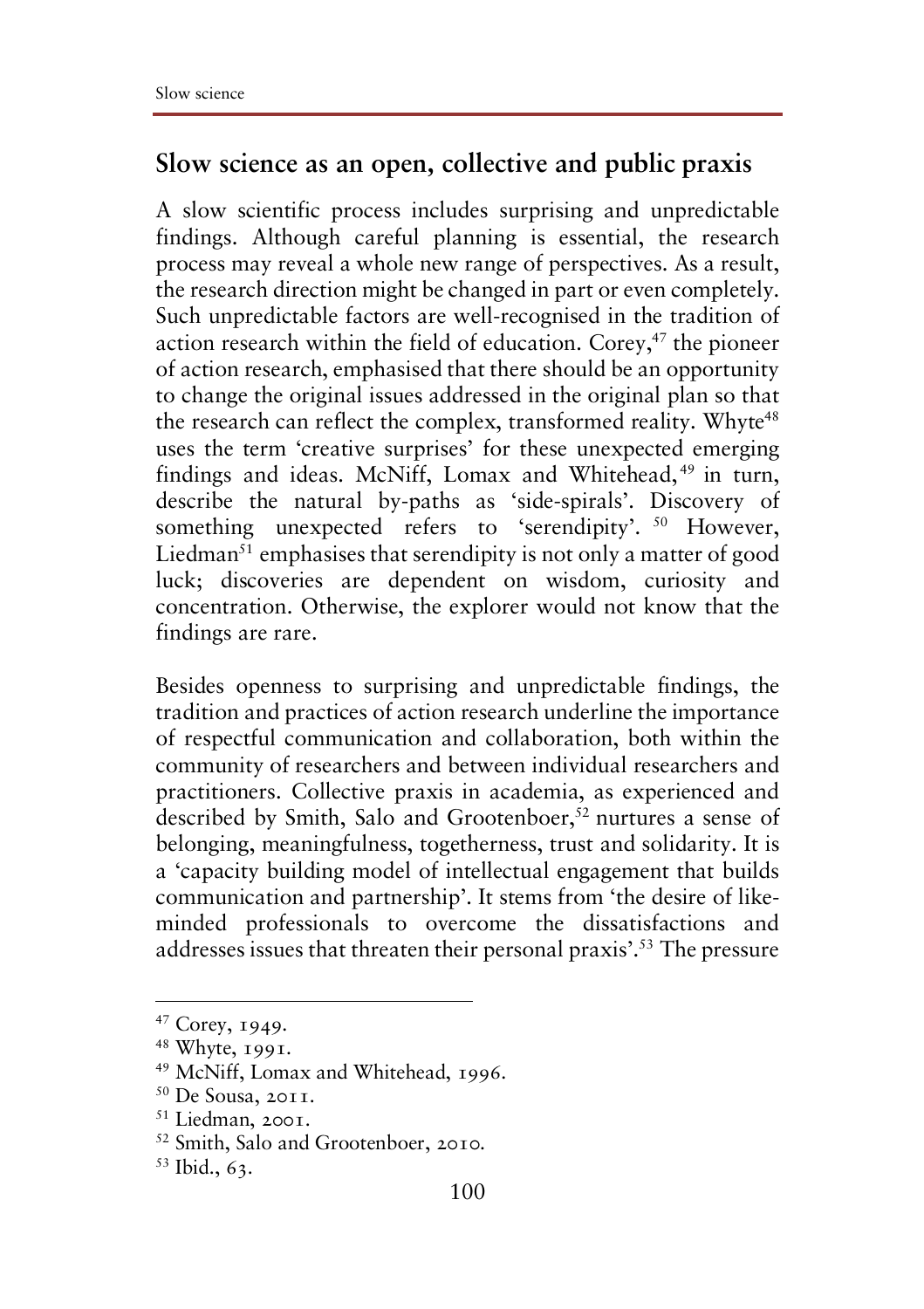of effective production, combined with the fragmentation of academic work processes, results in temporal alienation and superficiality, both in terms of academic handicraft and the social interactions included in it.54 Personal praxis becomes disconnected from collective praxis. The very basis and means of making science as a collective endeavour is lost, without the possibility of processing ideas and training argumentation and without making deeper meaning by listening and participating, criticising and interrogating each other.55 It is important to note that original and innovative deliberative communication and action require, in addition to horizontal relations, recognition and the inclusion of diverse interests, perspectives, interpretations and identities. Multiple voices, as in the case of the ideal of study circles,<sup>56</sup> such as Keijo Räsänen <sup>57</sup> and his colleagues, use the concept of 'academic praxis in emergence' as an outcome whereby researchers perpetually articulate and negotiate somewhat coherent answers to three questions, each representing one of three stances: tactical (*how to do this?*), political (*what to accomplish and achieve by doing this?*) and moral (*why aim at these goals in this manner?*).

Openness and transparency in research, not just within academia, but also in the public sphere, is related to the three questions above. In an era of social media, researchers have opportunities to present, discuss and, at times, refine their work in progress openly and in communication with the public. Information scientist Erik Proper58 argues for replacing the practice of *publish-fast* with that of *observe-think-debate-experience-debate-think-debate-publish*, in which some of the deliberations take place outside academia, for example, in the blogosphere. In this field of research, fundamental questions and problems need to be articulated in collaboration with practitioners and users over an extended period. Winfield<sup>59</sup> argues that slowing down and publicly debating

 <sup>54</sup> Menzies and Newson, 2007.

<sup>55</sup> Smith, Salo and Grootenboer, 2010, pp. 63–65; Gosselain, 2011.

<sup>56</sup> Larsson, 2001.

<sup>57</sup> Räsänen, 2008.

<sup>58</sup> Proper, 2009.

<sup>59</sup> Winfield, 2011.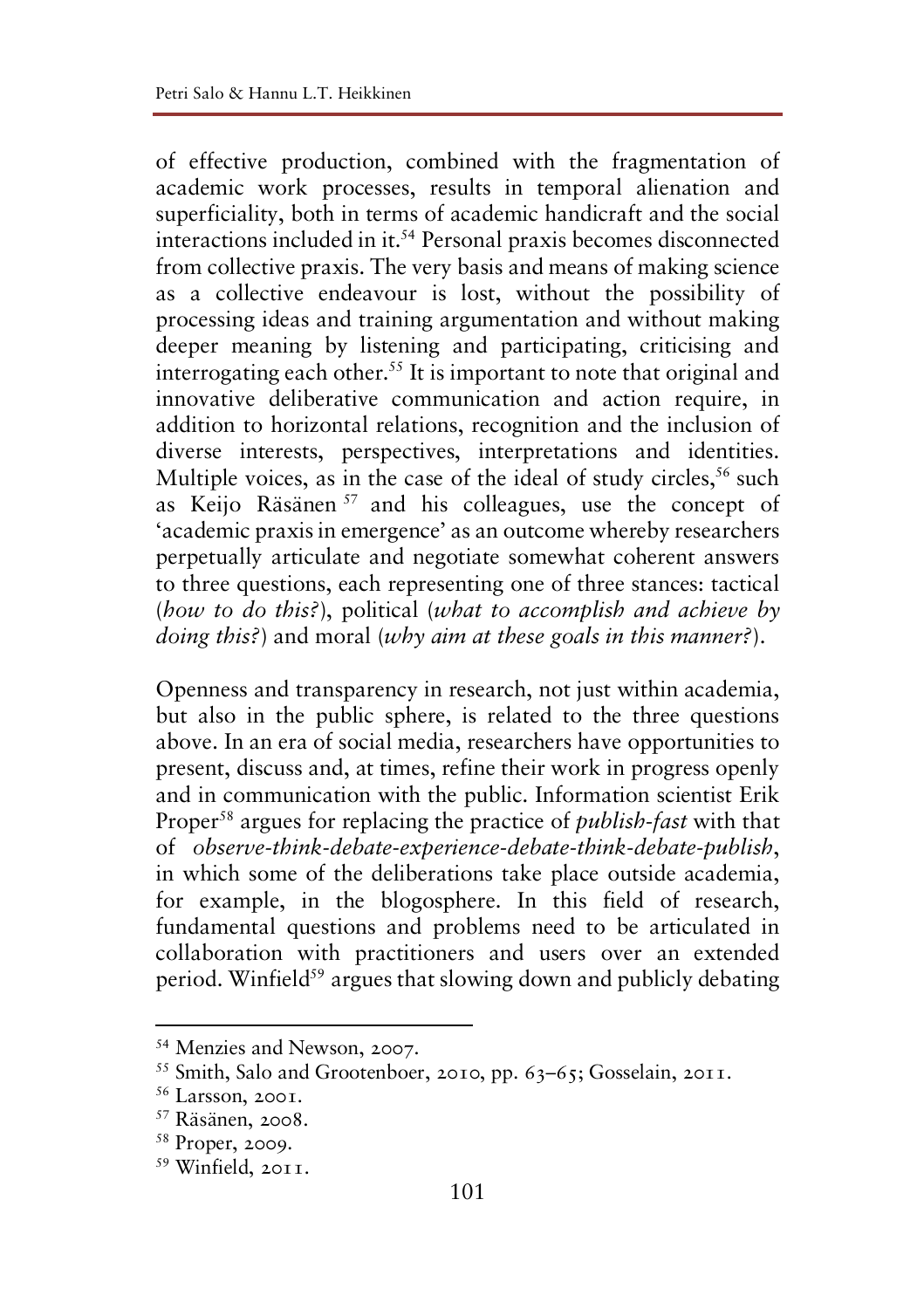ongoing research has benefits. First, it enables a collective acknowledging and understanding of the ethical and societal impacts of the research in progress. Second, it likely enhances the awareness of the unintended consequences of the research at hand. Open science conducted in a peaceful manner can also result in increased trust between academia and the public. Ongoing communication can make the popularisation of science redundant and complement the teaching of science in schools and universities. Still, the conditions for presenting scientific work in progress and refining it in public spheres, such as social media, have become a true challenge. In times of fake news and trolling, when emotionally charged, delimited and strongly exaggerated personal, political and nationalistic claims and viewpoints form the agenda of public interest and discussion. Communication and learning in a sustainable collective praxis requires listening skills. Welton $60$ identifies learning to listen as one of the main challenges of the pedagogies of civic education. The capability of listening to others is actually not self-evident. Contemporary Western knowledge culture and mass media society are not equipped with a sensitive ear for dialogue. The erosion of solidarity in the lifeworld weakens our ability and willingness to listen and, thus, communicates at a pace that enables meaning-making and sustainable human development.

According to Denzin and Lincoln,<sup>61</sup> creative scientific work is at best a 'bricolage': it is a creative and free combination of various things. 'Bricolage' presupposes divergent thinking, allowing participants to combine and play with things in an unprejudiced way. Bricolage is about crossing conventions and boundaries. The word 'bricolage' comes from the French language and means a kind of work in which materials of different types are put together. Scientific breakthroughs often involve this kind of emergence, which is based on a creative playfulness. Emergent systems generate results that are greater than the sum of the elements involved. At best, in a scientific emergence, different and complementary expertise come together and challenge and

 $60$  Welton, 2002.<br> $61$  Denzin and Lincoln, 2005.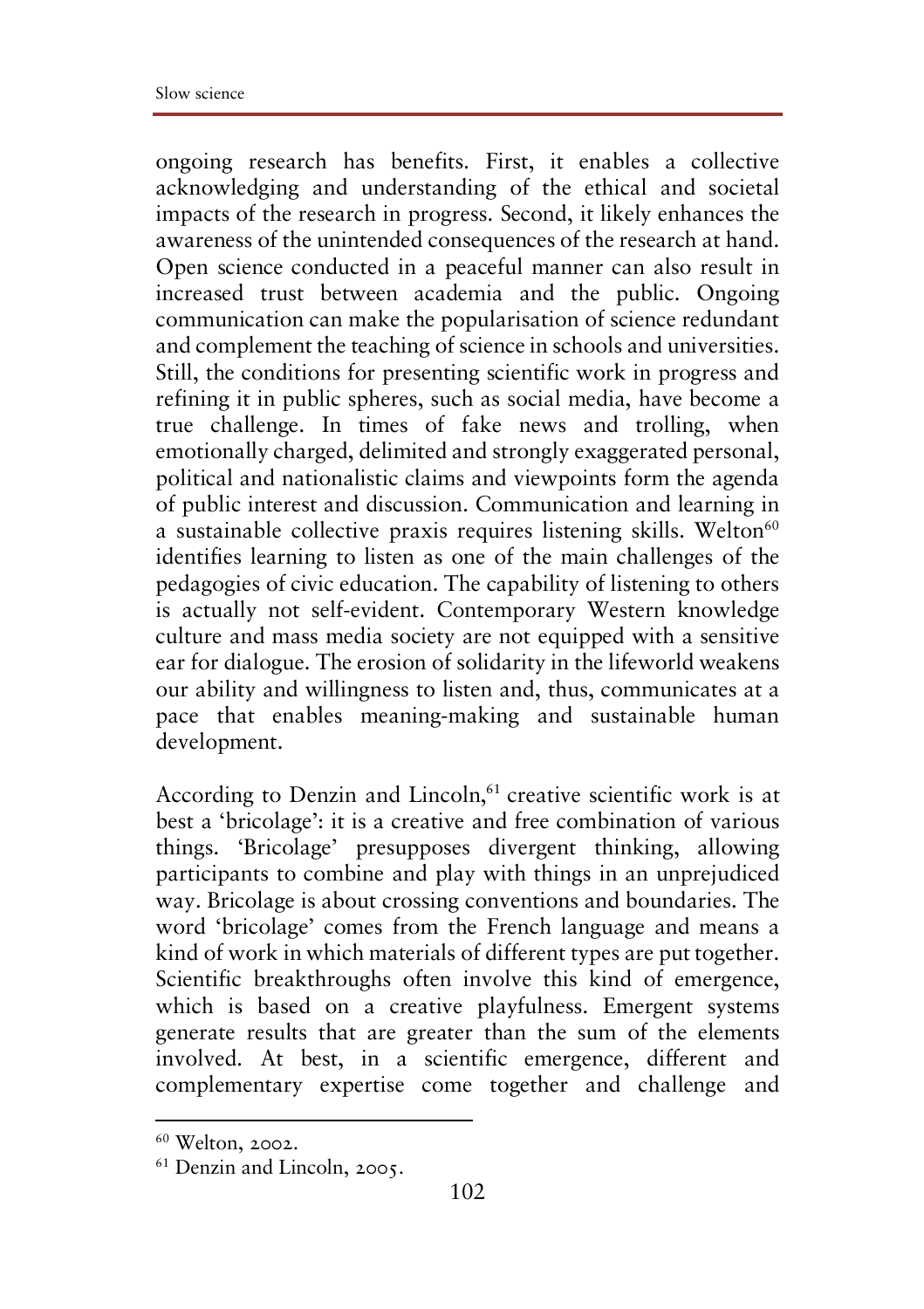complement each other in a ground-breaking manner. Collaborative emergence creates a high-performance process that is beyond planning and management. How, therefore, does the NPM of universities enable emergence? We are very sceptical of whether this question can be answered. One of the best facilitators of emergency is freedom. Researchers must therefore be encouraged to partake in informal interaction and free-form play with new ideas. Freedom allows new associations and perspectives in which alternative interpretations and inventions may arise. New openings often take place in informal situations, not necessarily meant to be included in research projects.

#### **Slow Time**

Even if technology makes life comfortable and fast-paced, the human brain has its own pace, not to be rushed beyond its capacities. An urgent question is how fast can a human being think? O'Carroll<sup>62</sup> argues for a dual temporal existence. Beyond the rationalist discourse characteristic of industrial work, in which time is represented as quantitative, organised and manageable, there is another temporal reality. In this reality, time constructs itself as a qualitative, lived variable, encompassing thought, imagination and sociability. In organisations such as universities, socially shared perceptions of time function both as external constraints and as cultural resources. Academics organise their experiences, make sense of their lives and themselves and relate to their work through a multitude of temporal aspects and dimensions. In the study of Ylijoki and Mäntylä <sup>63</sup> on time perspectives in academic work, the authors identify four complementary and contradictory time perspectives. 'Scheduled' and 'contracted time' relate to rationalist, organised and manageable time. 'Personal time' relates to human existence and life as a whole, the life cycle from birth to death and the question of what is a good life. The meaning of work and life for a person

 <sup>62</sup> O´Carroll, 2008.

<sup>63</sup> Ylijoki and Mäntylä, 2003.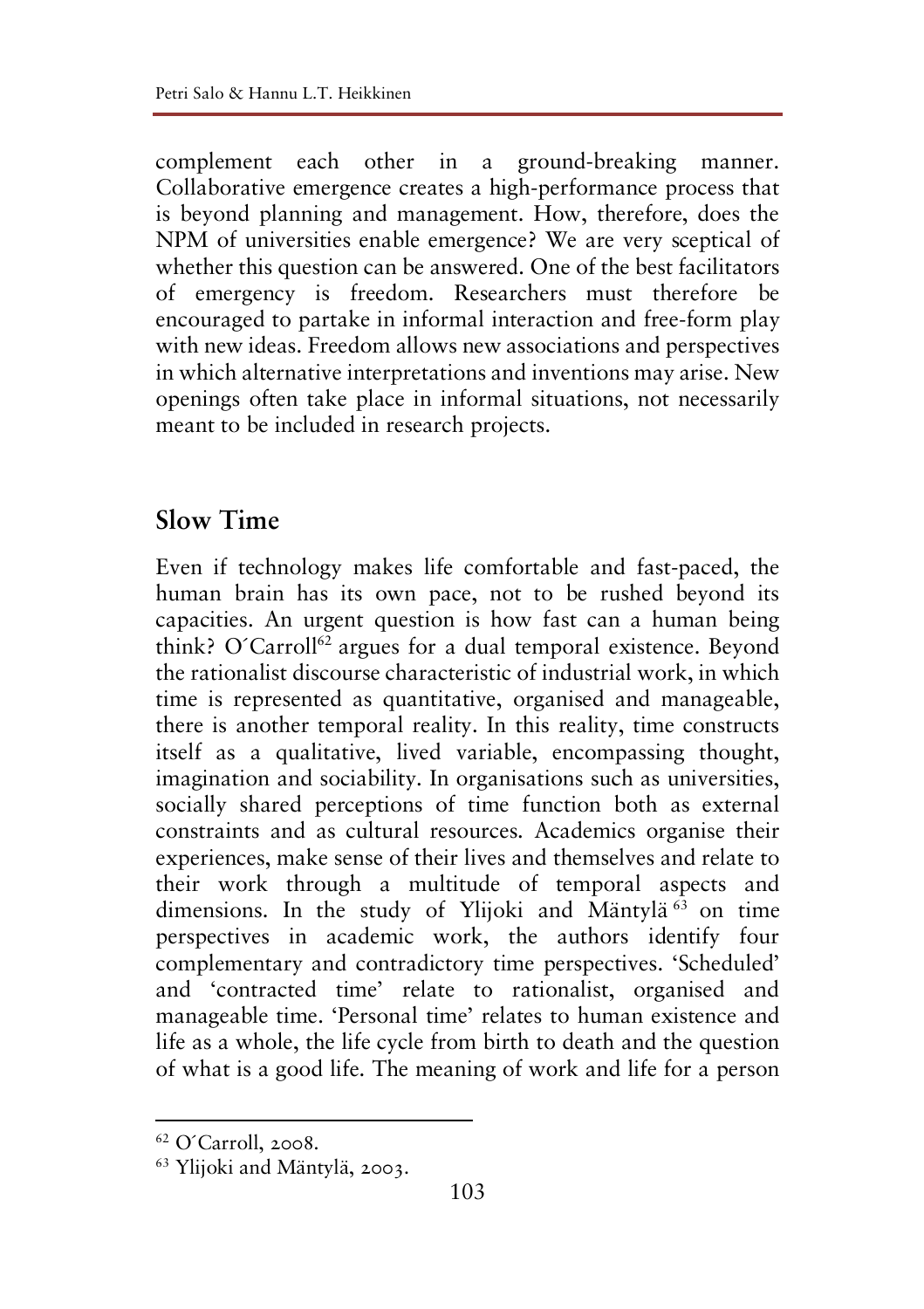is reflected in his or her closest social relations among family members and relatives as well as in the physical and mental coping of academics. It is a question of whether they can have time to rest and whether they can live some life moments without research. The fourth time dimension, <sup>64</sup> 'timeless time', relates to the capability of academics to throw themselves into the natural flow of time:

Timeless time is not subjected to any kinds of external pressures and demands. […] it refers to internally motivated use of time in which clock time loses its significance. In this sense timeless time involves transcending time and one's self and becoming entirely immersed in the task at hand. […] long working hours […] stem from academics own enthusiasm, fascination and immersion in their work. […] this time perspective is devoted to academic research, especially to reading, writing, thinking, and having intellectual discussions in peace and quiet. Based on autonomy and freedom, academic research is characterized as being carried out beyond all mundane concerns and temporal limitations*.* 

In her study on time in the knowledge industry, O'Carroll<sup>65</sup> identifies 'intangible time', which is simultaneously connected and disconnected to timeless time. It refers to the unconscious processing of information and ideas taking place while doing something other than working. Intangible time is peripheral to core activities identified as work. It can be brought about during physical exercise or when relaxing while taking care of one's duties beyond work. Intangible time also reminds us of the importance of hobbies. The concept of 'hobby' is etymologically related to children's toyhorse (*hobyn*) and connected to a notion of an 'activity that doesn't go anywhere'.<sup>66</sup>

#### **Slow science – for a life worth living**

The principles and practices of slow science are slowly expanding within research. Yet, they are meaningful and relevant to human togetherness and sustainable living in general. The ultimate

 <sup>64</sup> Ibid., p. 62.

<sup>65</sup> O´Carroll, o2008, pp. 185–187.

<sup>66</sup> Online etymology dictionary.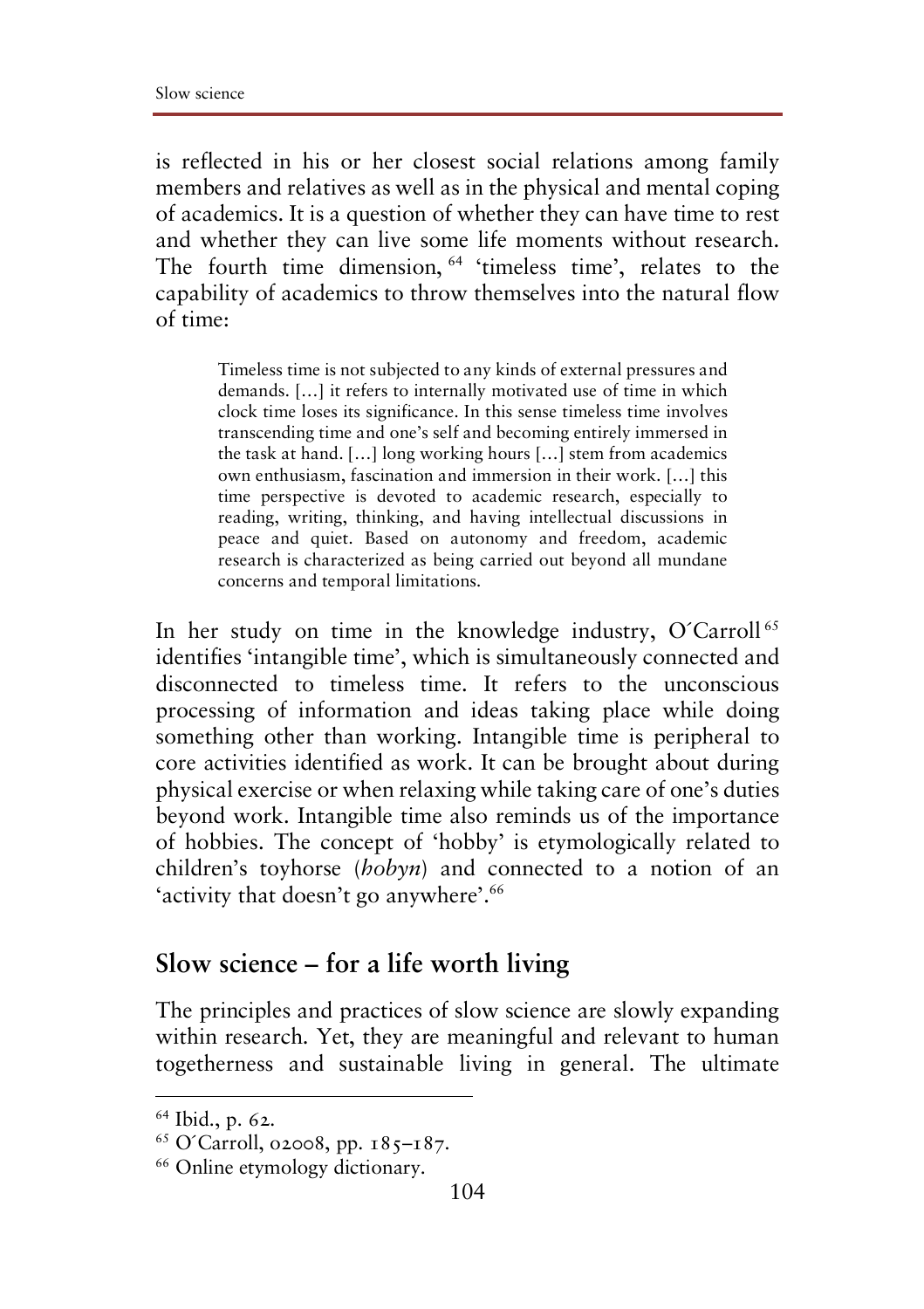purposes of the slow movement are the promotion of sustainable local lifestyles, balance between humans and nature and a defence of the life world. Paradoxically, slow science might actually produce quick scientific breakthroughs. However, there has to be both time and space to be able to wonder beyond quality systems, action plans and work packages. Slow science is deliberative, open and public. It offers new opportunities for outreach work and sustainability. It is non-profit and co-operative, nurtured by activities and discussions, beyond traditional institutions, on open platforms of various kinds. Slow science is genuinely critical and is based on sustaining trust. It is about learning to understand oneself and one's own pace and living in accordance with one's limitations and possibilities. It is also a question of leadership and understanding that human beings differ and that the demands on them, therefore, have to be different.

The slow scientific ideal is reminiscent of Aristotle's idea of a good life—*eudaimonia*—which he presents in *Nichomacean Ethics*. For Aristotle, the three most favoured lives are the life of gratification, the life of political activity and the life of study. The work of a researcher is a lifelong inquiry into the world and human being, with the aim of reaching the good life, one that is worth living. According to Aristotle,<sup>67</sup> human *happiness* or whether one has lived a *good life* (*eudaimonia*) can best be evaluated posthumously. Many of us seem to achieve and perform a great deal during our lives, but only time will tell which acts and ideas were good, durable and worthy of adoption. Only time will prove whether a person contributed to a good life for mankind and humanity during her or his lifetime or whether his or her lifetime was taken up with trivial pursuits. Time is the most objective assessment of sustainable praxis, including in science. Nature has its limits, and so does the human capacity, since human is nature.

 <sup>67</sup> Aristotle, 1999.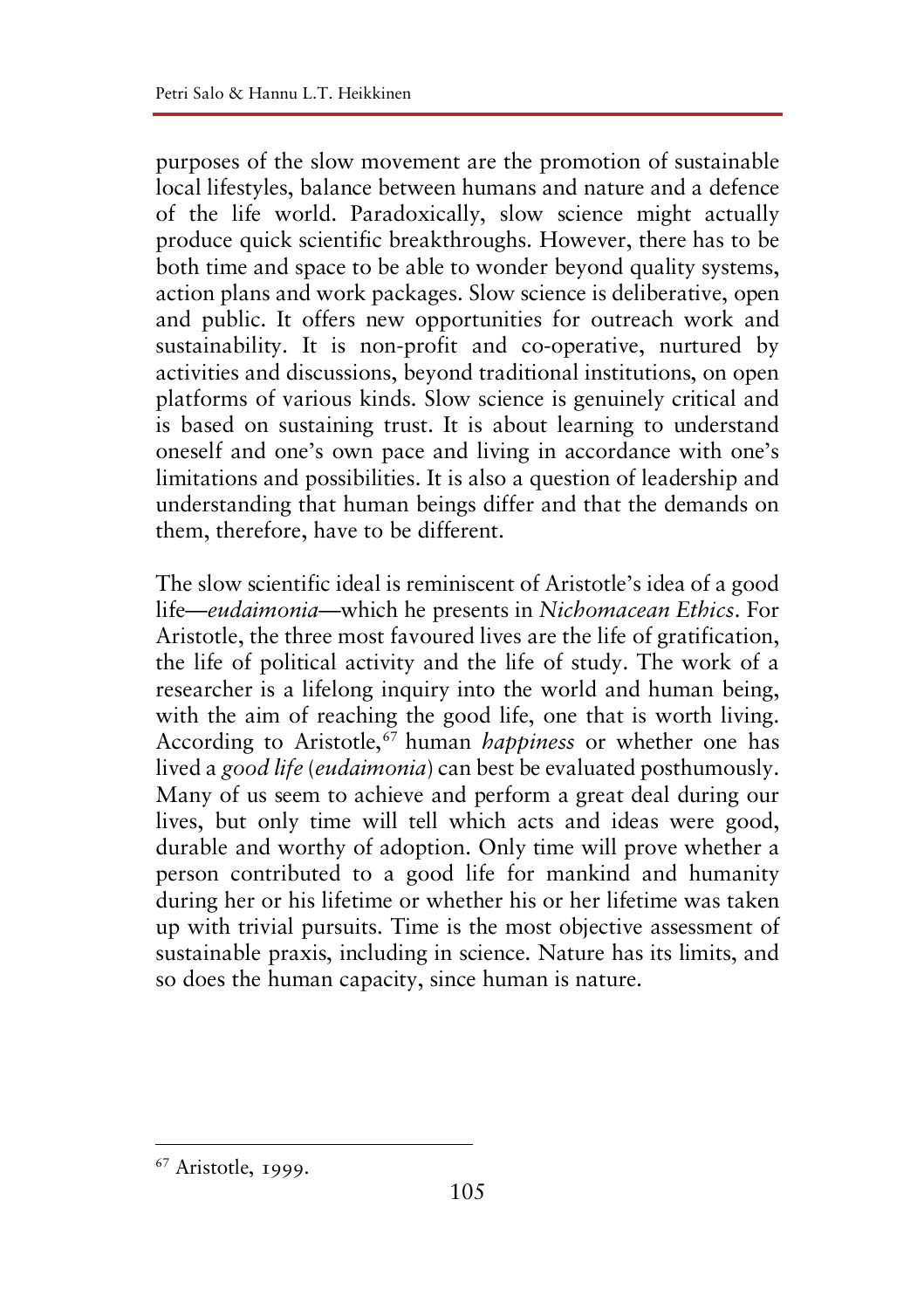## **Endnote**

This essay develops, extends and updates arguments and perspectives on slow science, published earlier by the authors. In Finnish Salo, P. & Heikkinen, H.LT. (2010). Slow Science: vaihtoehto yliopiston macdonaldisoitumiselle. Tieteessä tapahtuu, nr. 6/2010, 28-31. In english Salo, P. & Heikkinen, L.T. 820119. Slow Science: an alternative to macdonaldization of the academic lifestyle. Available on-line:

https://threerottenpotatoes.files.wordpress.com/2012/02/salo201 1\_slow-science-alternative-to-macdonaldization.pdf

## **Slow references**

Alleva, Lisa. "Taking Time to Savour the Rewards of Slow Science." *Nature* 44 (2006): 271. Aristotle. *Nichomachean Ethics* (T. Irwin, Trans., 2nd. ed.). Indianapolis: Hackett Publishing Company, 1999. Berg, Maggie and Barbara K. Seeber. *The Slow Professor. Challenging the Culture of Speed in the Academy*. Toronto: The University of Toronto Press, 2016. Corey, Stephen, M. "Action Research, Fundamental Research, and Educational Practices." *Teachers College Record Volume* 50 (1949): 509–514. Csikszentmihalyi, Mihaly. *Beyond Boredom and Anxiety: Experiencing Flow in Work and Play*. San Francisco: Jossey-Bass, 1975. De Sousa, Ronald. *Emotional Truth*. New York: Oxford University Press, 2011. Denzin, Norman, and Yvonne Lincoln. *The Sage Handbook of Qualitative Research*. Newbury Park, CA: SAGE, 2005. Garfield, Ernst. "Fast Science Vs. Slow Science, or Slow and Steady Wins the Race." *The Scientist* 4 (1990): 14. Gosselain, Olivier, P. *Slow Science: La désexcellence*. 2011. http://slowscience.fr/wp-content/uploads/2011/07/Slow-

Science- -La-désexcellence-1.pdfhttp://slowscience.fr/wp-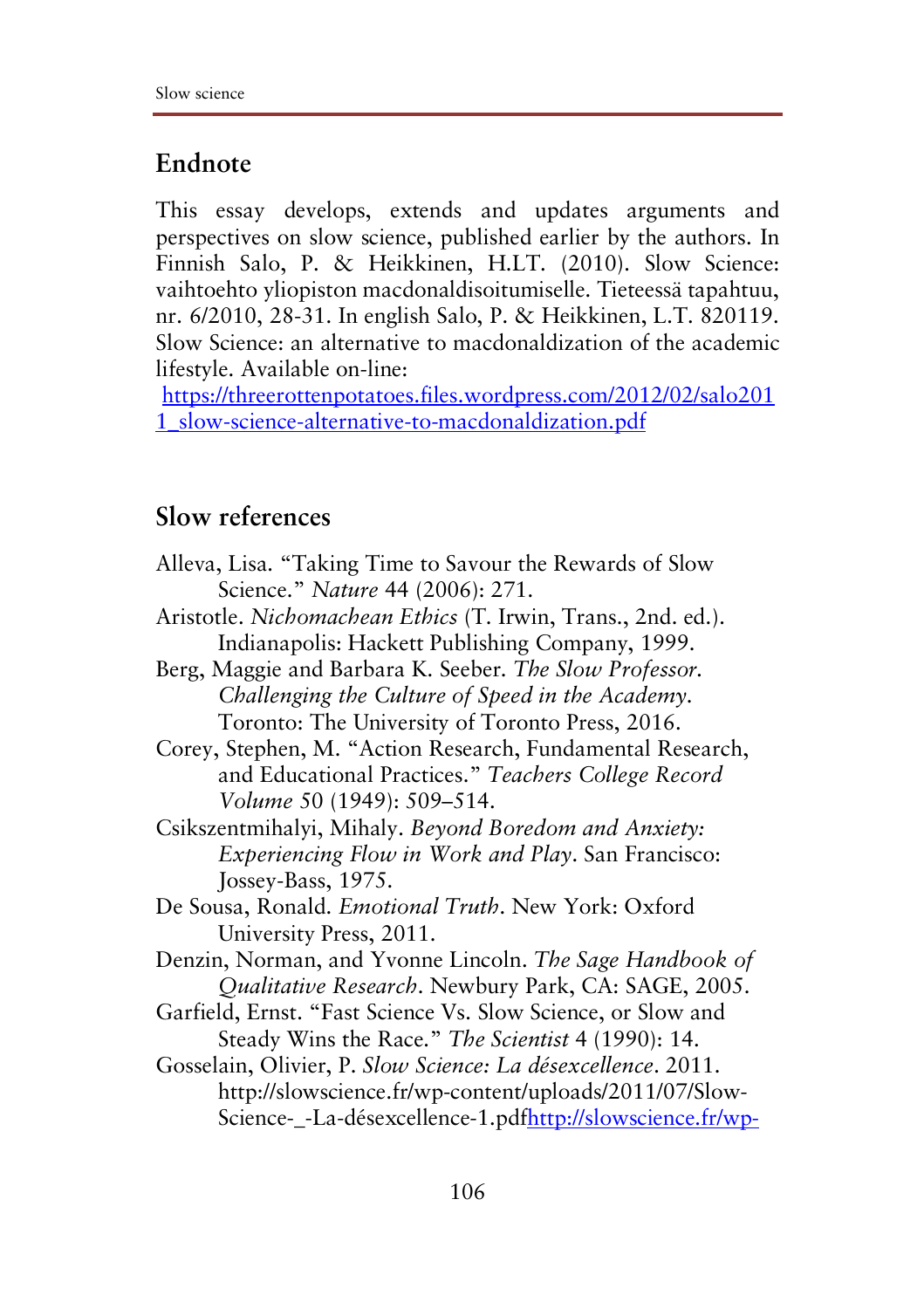content/uploads/2011/07/Slow-Science-\_-La-désexcellence-1.pdf [Retrieved 16 August 2012].

- Haigh, Martin. "Slow Science: Benefits for the Management of Headwater Cathments." *Land Use Policy* (2017). https://doi.org/10.1016/j.landusepol.2017.12.041.
- Hart, Tobin. "Opening the Contemplative Mind in the Classroom." *Journal of Transformative Education* 2 (2004). DOI: 10.1177/1541344603259311.

Heikkinen, Hannu. "Education, Work and Life." *Education in an Era of Schooling: Critical Perspectives of Educational Practice and Action Research. A Festschrift for Stephen Kemmis*. Ed. C. Edwards-Groves, P. Grootenboer, and J. Wilkinson. Dordrecht: Springer, 2018. 79–90.

Hilpelä, Jyrki. "Järjen epäilyä vai suunnittelemattomuuden ylistystä? Ekskursio uusliberalistiseen koulutuspolitiikkaan." *Kasvatus* 1 (2004): 55–65.

- Honoré, Carl. *In Praise of Slow. How a Worldwide Movement is Challenging the Cult of Speed.* London: Orion Books, 2004.
- Julkunen, Raija, Jouko Nätti, and Timo Anttila. *Aikanyrjähdys: Keskiluokka tietotyön puristuksessa*. Tampere: Vastapaino, 2004.
- Kemmis, Stephen, Jane Wilkinson, Christine Edwards-Groves, Ian Hardy, Peter Grootenboer, and Laurette Bristol. *Changing Practices, Changing Education*. Singapore: Springer, 2014.
- Kivistö, Sari, and Sami Pihlström. *Sivistyksen puolustus. Miksi akateemista elämää tarvitaan?* Helsinki: Gaudeamus, 2018.
- Larsson, Staffan. "Seven Aspects of Democracy as Related to Study Circles." *International Journal of Lifelong Education* 20 (2001): 199–217.
- Leader, New Scientist 2017. "In Praise of Slow Science. Don't Ditch the Means in Pursuit of the End." *New Scientist* Feb. 2017: 5.
- Liedman, Sven-Erik. *Ett oändligt äventyr: Om människans kunskaper*. Stockholm: Bonniers, 2001.
- MacIntyre, Alastair. *After Virtue: A Study in Moral Theory.* London: Duckworth, 1990.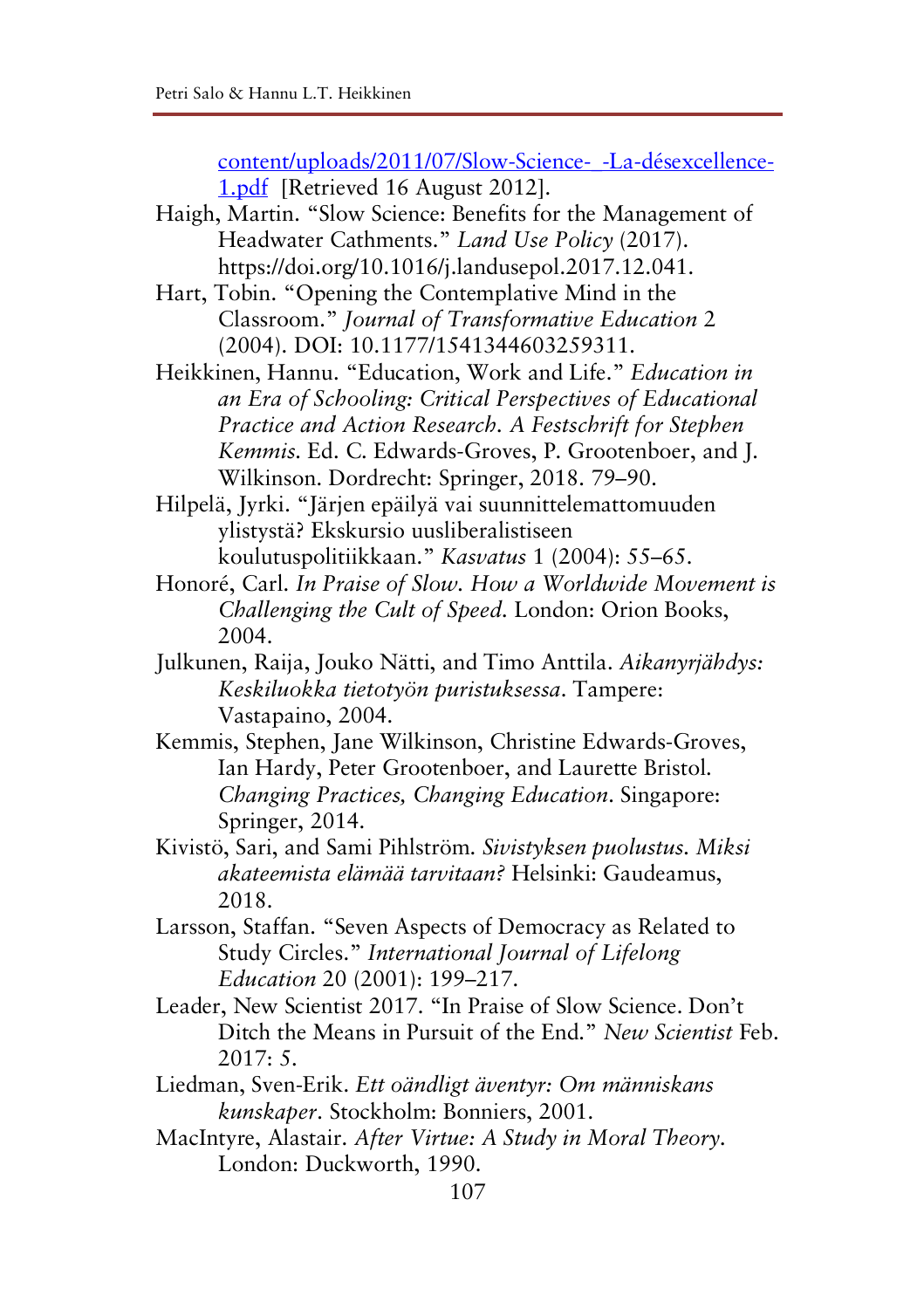Mahon, Kathleen, Hannu L.T. Heikkinen, and Rauno Huttunen. "Critical Educational Praxis in University Ecosystems: Enablers and Constraints." *Pedagogy, Culture & Society* (2018): 1–18. DOI: 10.1080/14681366.2018.1522663.

McNiff, Jean, Jennifer Lomax, and Jack Whitehead. *You and Your Action Research Project.* London: Routledge, 1996.

- Menzies, Heather, and Janice Newson. "No Time to Think. Academic Life in Globally Wired University." *Time & Society* 16 (2007): 83–98.
- O´Carroll, Aileen. "Fuzzy Holes and Intangible Time. Time in Knowledge Industry." *Time & Society* 17 (2008): 179– 193.
- Online Etymology Dictionary. http://www.etymonline.com [Accessed 06 August 2012].
- Patomäki, Hannu. *Uusliberalismi Suomessa*. Helsinki: WSOY, 2007.
- Peck, Jamie, and Nik Theodore. *Fast Policy: Experimental Statecraft at the Thresholds of Neoliberalism*. Minnesota: University of Minnesota Press, 2015.
- Peters, Michael, and Ergin Bulut, eds. *Cognitive Capitalism, Education, and Digital Labor*. New York: Peter Lang, 2011.
- Proper, Erik. *Slow Science; The Road Back to True Science? 2009* http://erikproper.blogspot.com/2009/02/slowscience-road-back-to-true-science.html [Accessed 01 March 2012].
- Rinne, Risto. "Uusliberalistinen ajattelutapa on pesiytynyt suomalaiseenkin koulutuspolitiikkaan." *Aikuiskasvatus* 23 (2004): 152–157.
- Räsänen, Keijo. "Provocative Idea: Academic Work as Praxis in Emergence." *Journal of Research Practice* 4 (2008). http://jrp.icaap.org/index.php/jrp/article/view/78/102 [Accessed 29 September 2015].
- Salo, Petri, and Hannu L.T. Heikkinen. "Slow Science: vaihtoehto yliopiston macdonaldisoitumiselle." *Tieteessä tapahtuu* (2010): 28–31.
- Shahjahan, Riyad, A. "Being 'Lazy' and Slowing Down: Toward Decolonizing Time, Our Body, and Pedagogy." *Educational Philosophy and Theory* 47 (2015): 488–501.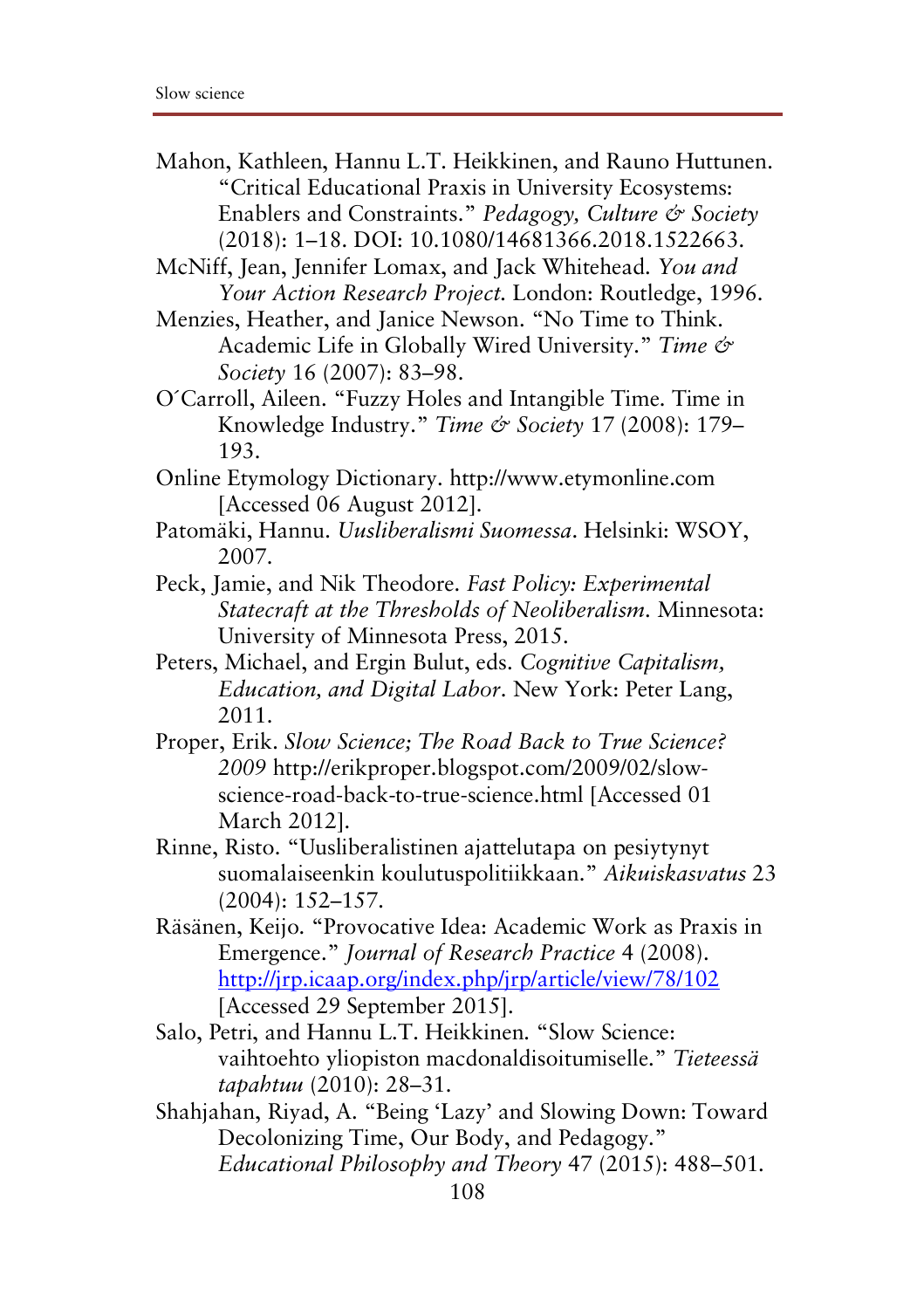- Slow Science Academy. *"The Slow Science Manifesto". Slow Science Academy*, 2010. http://slow-science.org [Accessed 06 August 2012].
- Smith, Tracey, Petri Salo, and Peter Grootenboer. "Staying Alive in Academia: Collective Praxis at Work". *Pedagogy, Culture and Society* 18 (2010): 55–66.
- Stengers, Isabelle. *Another Science is Possible. A Manifesto for Slow Science*. Cambridge: Polity Press, 2018.
- Wang, Sy-Chyi, and Jin-Yuan Cherin. "The 'Night Owl' Learning Style of Students: Creativity and Daily Rhythm." *International Journal of Art & Design* 27 (2008): 202– 209.
- Varantola, Krista. "Tutkimusetiikka yliopiston arjessa." *Tieteessä tapahtuu* 4 (2012): 3–8.
- Welton, Michael. "Listening, Conflict and Citizenship: Towards a Pedagogy of Civil Society." *International Journal of Lifelong Education* 21 (2002): 197–208.
- Whyte, William F. *Participatory Action Research*. Newbury Park, CA: Sage, 1991.
- Winfield, Alan. *Why Slow Science May Well Be a Very Good Thing*, 2011.

http://alanwinfield.blogspot.com/2011/04/why-slowscience-may-well-be-very-good.html-good.html [Accessed 16 August 2011].

- Von Hayek, Friedrich. *Tie orjuuteen* (J. Iivonen, Trans.). Helsinki: Gaudeamus, 1995.
- Ylijoki, Oili-Helena and Mäntylä, Hans. "Conflicting Time Perspectives in Academic Work." *Time & Society* 11 (2003): 55–78.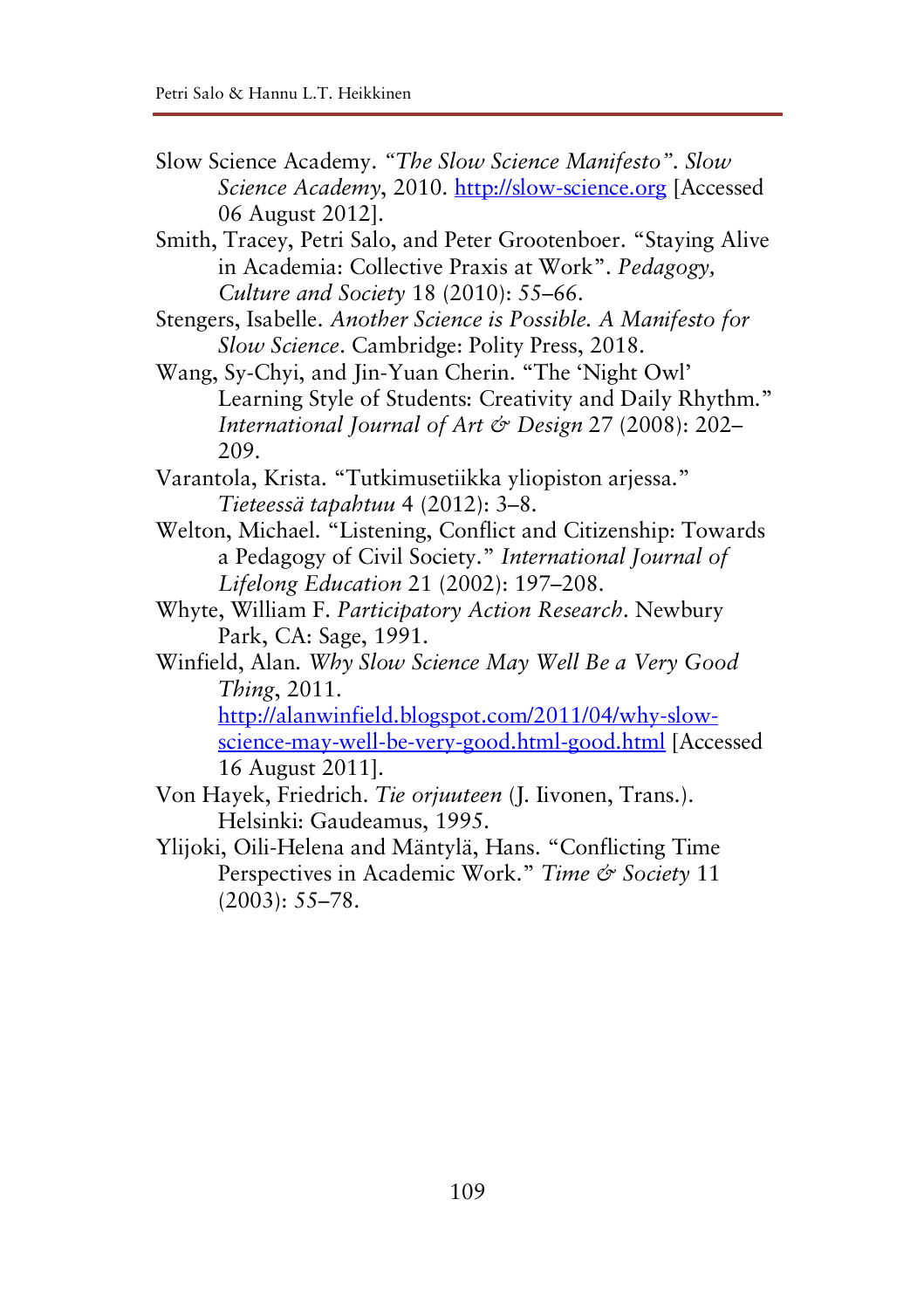**Petri Salo** is Professor in Adult Education, Åbo Akademi University, Faculty of Education and Welfare studies, Vasa, Finland (psalo@abo.fi).

His research interests include among others to the history, institutions and trends in Finnish and Nordic popular adult education. He has studied schools from the perspective of organizational sociology: with focus on micropolitics, school culture, leadership and local leadership practices. His research collaboration with colleagues in Sweden and Norway include the educational tradition of action research as a basis for teachers´ professional development. For more than ten years he has been the Finnish coordinator for the international PEP (Pedagogy, Education & Praxis) Research Group as well as for the Nordic Network in Action research.